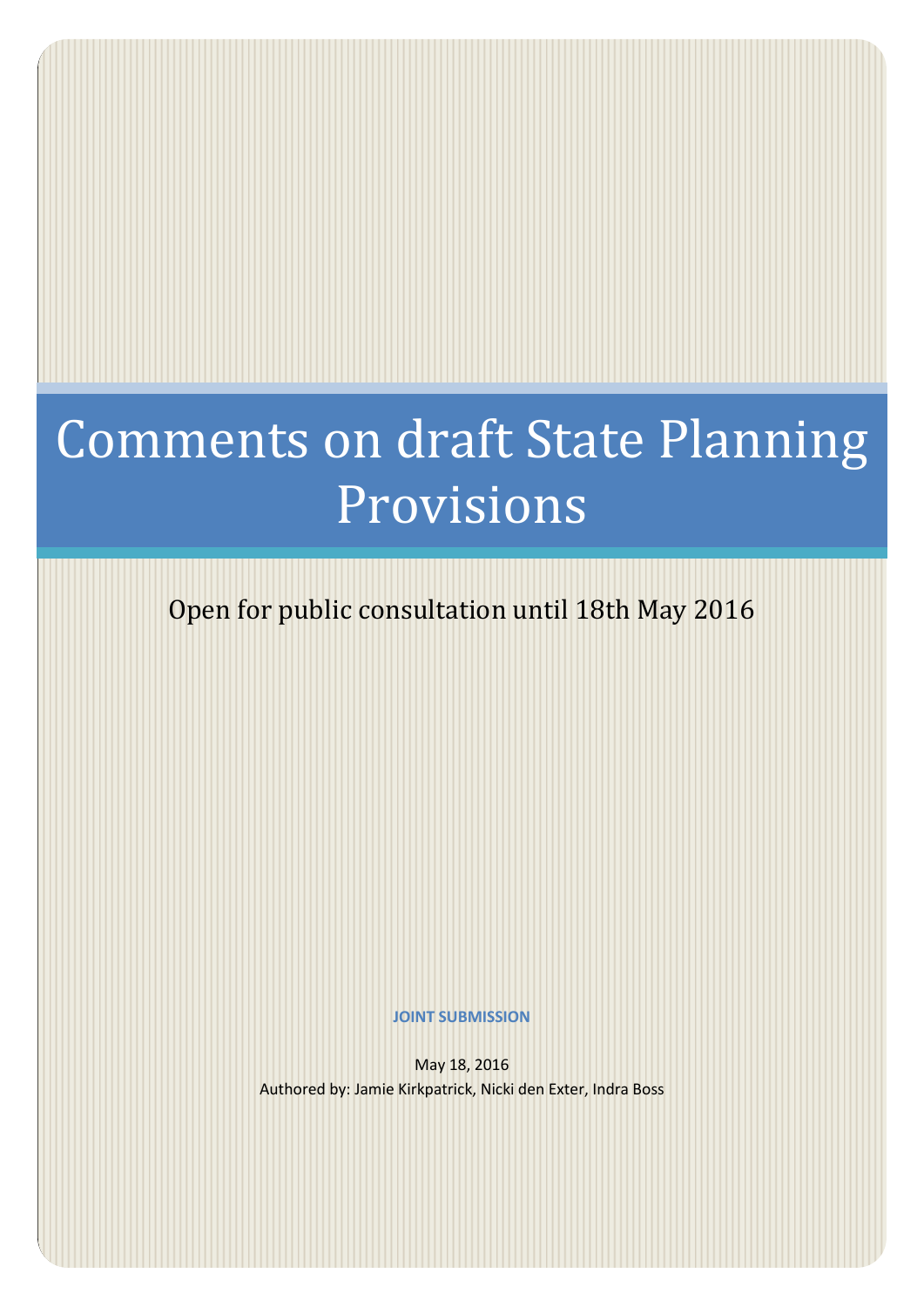The following response to the draft State Planning Provisions for the single Tasmanian Planning Scheme has been prepare by:

Dr Jamie Kirkpatrick – Distinguished Professor (*J.Kirkpatrick@utas.edu.au*)

Nicole Den Exter - PhD Student, Environmental Planning, UTAS [\(nicole.denexter@utas.edu.au\)](mailto:nicole.denexter@utas.edu.au)

Indra Boss – PhD Student, Environmental Planning, UTAS [\(indra.boss@utas.edu.au\)](mailto:indra.boss@utas.edu.au)

The following people have provided input to and support the submission:

Dr Michael Lockwood - Associate Professor [\(Michael.Lockwood@utas.edu.au\)](mailto:Michael.Lockwood@utas.edu.au)

Dr Stewart Williams – Senior Lecturer [\(Stewart.Williams@utas.edu.au\)](mailto:Stewart.Williams@utas.edu.au)

Dr Emma Pharo – Senior Lecturer [\(Emma.Pharo@utas.edu.au\)](mailto:Emma.Pharo@utas.edu.au)

Dr Kate Booth – Lecturer in Human Geography (Planning) [\(Kate.Booth@utas.edu.au\)](mailto:Kate.Booth@utas.edu.au)

Vishnu Prahalad – Lecturer in Environmental Management ([vishnun@utas.edu.au](mailto:(vishnun@utas.edu.au))

Marisa Field – Mstr Env Plng [\(field.marisa@gmail.com\)](mailto:field.marisa@gmail.com)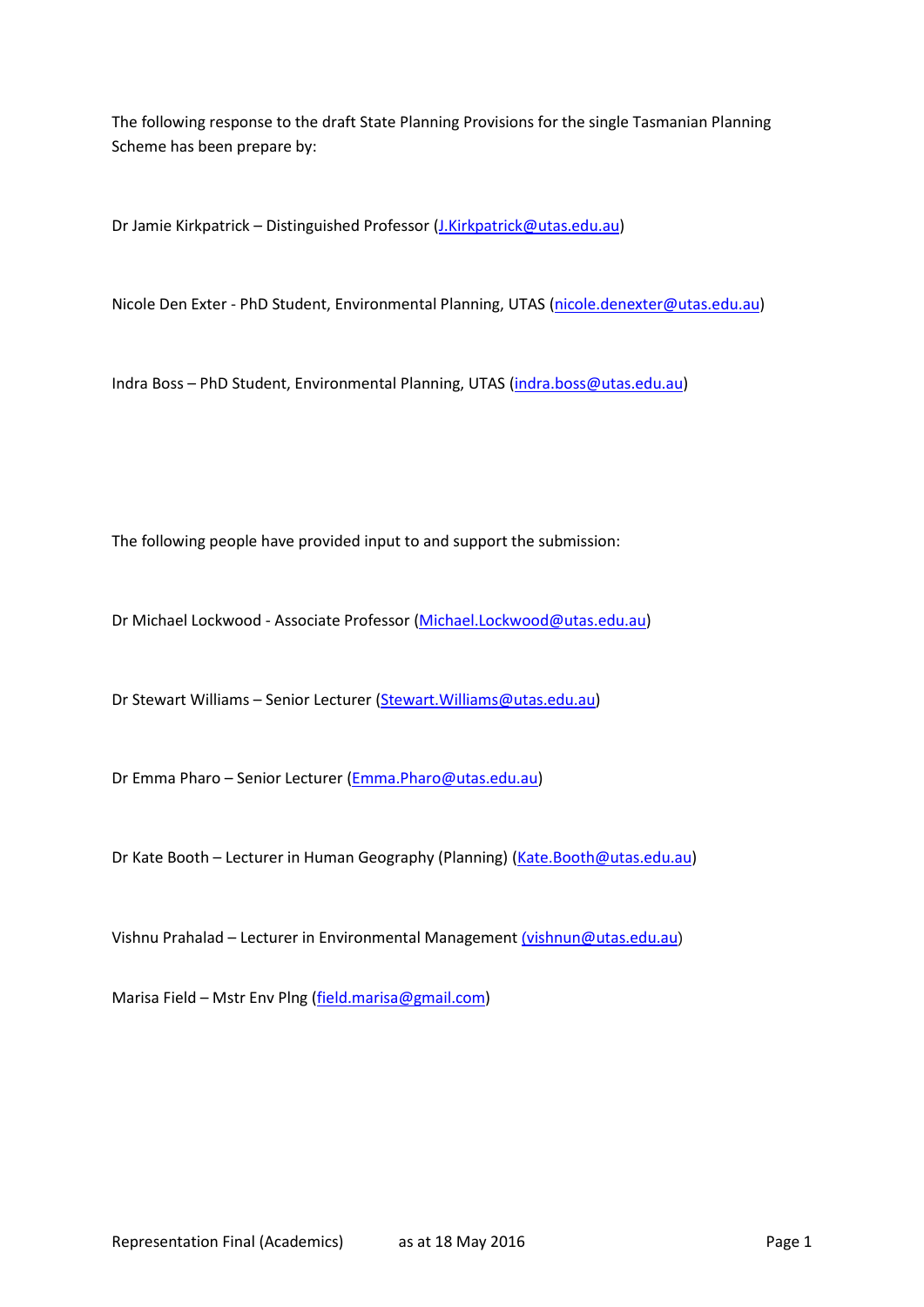# **Table of Contents**

| 7.6 Access Across Land In Another Zone and 7.7 Buildings Projecting onto Land in a Different |
|----------------------------------------------------------------------------------------------|
|                                                                                              |
|                                                                                              |
|                                                                                              |
|                                                                                              |
|                                                                                              |
|                                                                                              |
|                                                                                              |
|                                                                                              |
| . 24                                                                                         |
|                                                                                              |
| Summary Remarks - Relationship of the TPS to other statutes regulating natural assets  27    |
|                                                                                              |
|                                                                                              |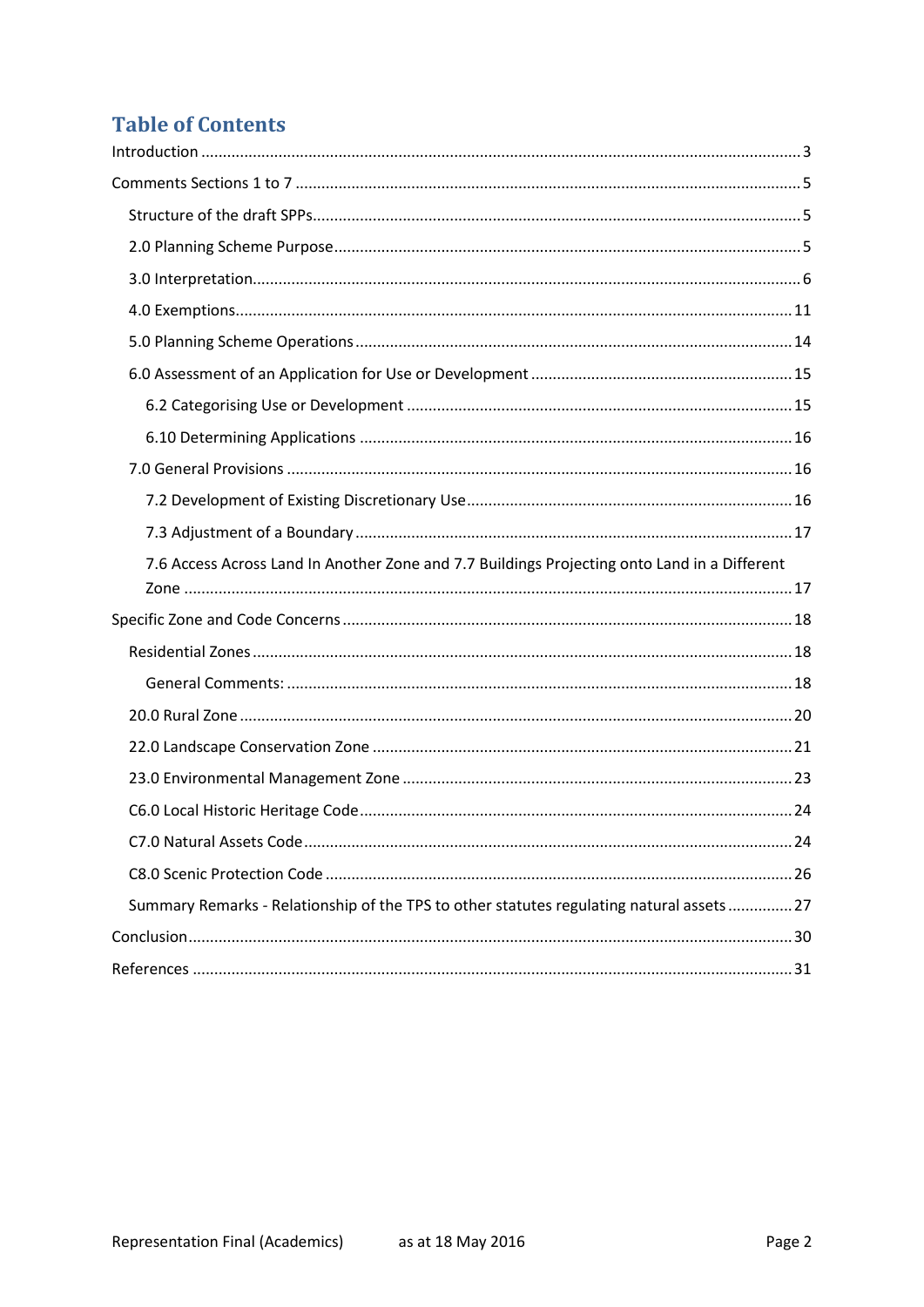# <span id="page-3-0"></span>**Introduction**

The comments on the draft State Planning Provisions (SPPs) of the Tasmanian Planning Scheme (TPS) made in this document focus on matters that in the authors' opinions are particularly relevant to sustainable development and delivering best practice planning outcomes for Tasmania with regard to the Schedule 1 (Part A and B) Objectives of the *Land Use Planning and Approvals Act 1993* (LUPAA)*.* 

It is noted that LUPAA defines representation

"in relation to  $-$ 

(a) A draft of the SPPs…..

includes a written statement of facts or reasons in support of or in opposition to the draft,…"

Accordingly the document draws on the expertise of staff and students at University of Tasmania (UTAS), peer reviewed research, best practice documents and guidelines relevant to environmental planning and sustainability, as well as submissions to the draft SPPs made by other parties.

The authors are appreciative of the "Explanatory Document for the draft of the State Planning Provisions of the Tasmanian Planning Scheme" which has served as a useful guide for navigating the draft State Planning Provisions (SPPs); in particular the summary of 'general policy principles' (p8), deletions, new inclusion, changes to definitions and implementation recommendations for Planning Authorities. We commend the Minister and the Planning Reform Taskforce for providing such a useful overview document.

**However** it is noted that LUPAA specifies under s23 (3) "…any matter, contained in a representation under subsection (1) in relation to a draft of the SPPs, that does not relate to the contents or merits of the draft is not to be taken to be part of the representation."

The authors acknowledge the limited scope of the consideration powers provided to the Tasmanian Planning Commission (the Commission) under section 23 and section 24 of LUPAA.

**However** the authors are of the opinion that the methodology; SPP drafting guidelines and conventions; general policy principles; zone and code application framework; and the State Governments overarching goals to make the Planning System "Faster, Simpler, Cheaper and Fairer" that have led to the preparation of the draft SPPs are material considerations and critically relevant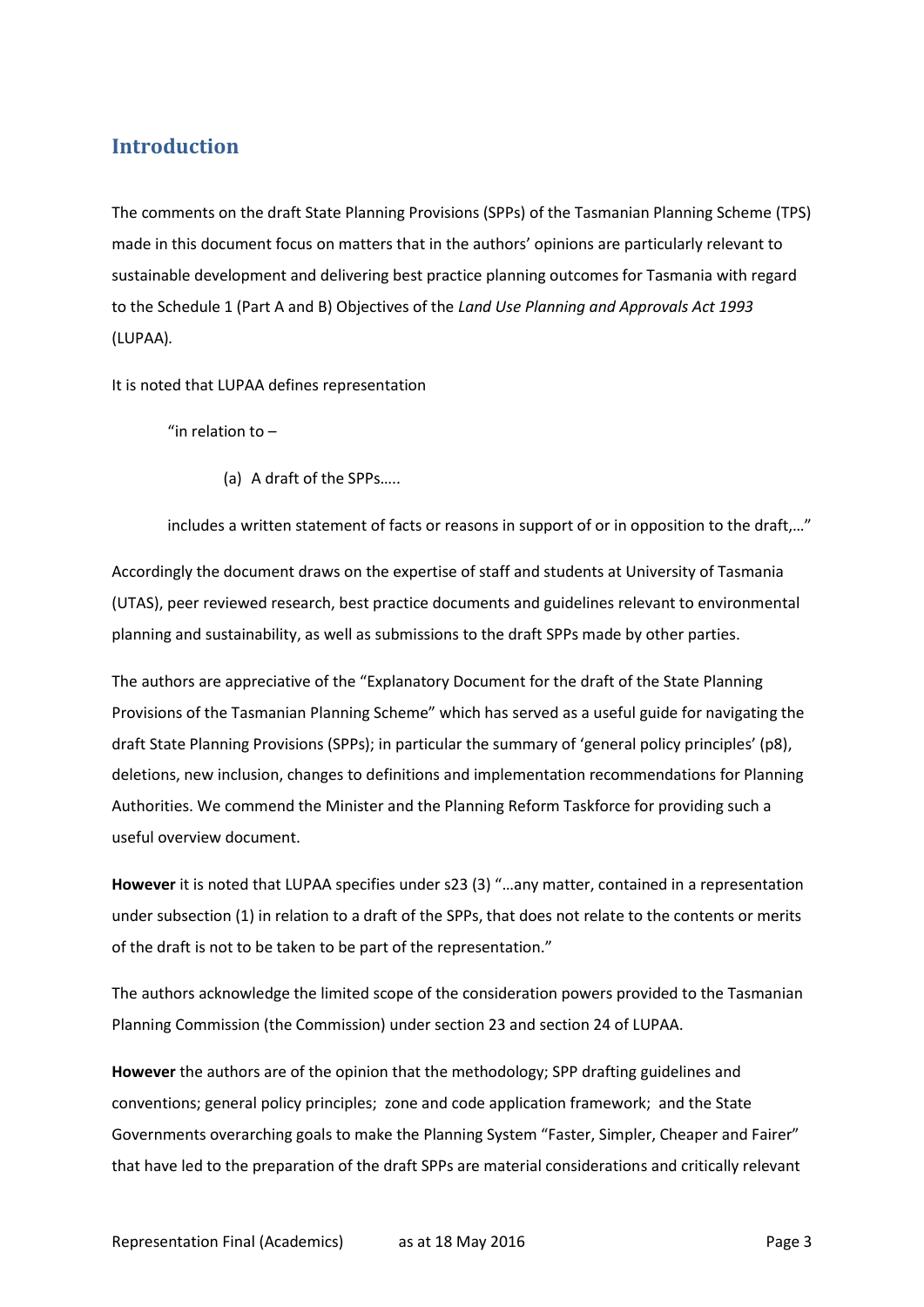in assessing whether the draft SPPs actually deliver on the Schedule 1 Objectives of LUPAA especially with respect to Part 1 (c) "to encourage public involvement in resource management and planning" and submit that section 18 of LUPAA and sections 23 and 24 , by limiting the scope of consideration of representations appears to be legislating against its own objectives.

The authors' overarching concerns are with the explicit prioritisation of development rather than conservation that is evidenced throughout the draft SPPs. Implementing such explicit and detailed pro-development provisions in the absence of a comprehensive set of State Policies or up to date Regional Land Use Strategies (RLUS) is highly likely to achieve sub-optimal planning outcomes. Furthermore such an approach is not in accordance with the Act Schedule 1 Objectives, specifically Part 1, 1 (a), (b), (c), (d) and 2 (a), (b) (c) and Part 2 (a), (d), (g) and (i).

We strongly suggest that focus is given to updating the RLUS to address the following critical issues:

- coordination with resource constrains (e.g. water);
- consideration of ecological hazard and changes (climate change, landslip);
- consideration of major development areas through limitation of topography, urban sprawl, public utilities and infrastructure and encroachments into production areas;
- social, environmental and economic impacts of decentralised urban forms and activity centre duplication; and
- social living needs (access to parks, waterways, recreations areas, wilderness etc.).

Once the above has been completed the draft SPPS need to be made consistent with the revised RLUS. Planning Authorities can then focus on achieving environmentally sustainable development (ESD) by focusing on the following matters when preparing Local Provision Schedules:

- correlating zone controls with environmental impacts (e.g. emissions/pollution);
- zone designation of transition zones (e.g. rural/rural residential/agriculture);
- verifying the implications of a like-for-like translation of the existing zones; and responding to challenges such as rezoning to hill faces;
- subdivision standards within hill face zones and conservation zone (Environmental Management/Landscape conservation etc.); and
- providing measures that will result in actual vegetation protection.

This representation commences with general comments on the draft SPPs, followed by a section on concerns relating to specific sections of the draft SPPs, before providing concluding remarks.

The authors have focused specifically on the aspects of the draft SPPs that are perceived to have significant consequences for the natural and social capital of the state. It has not been possible to review all zone and code provisions in detail and we request the ability to make further submissions in relation to the draft SPPs.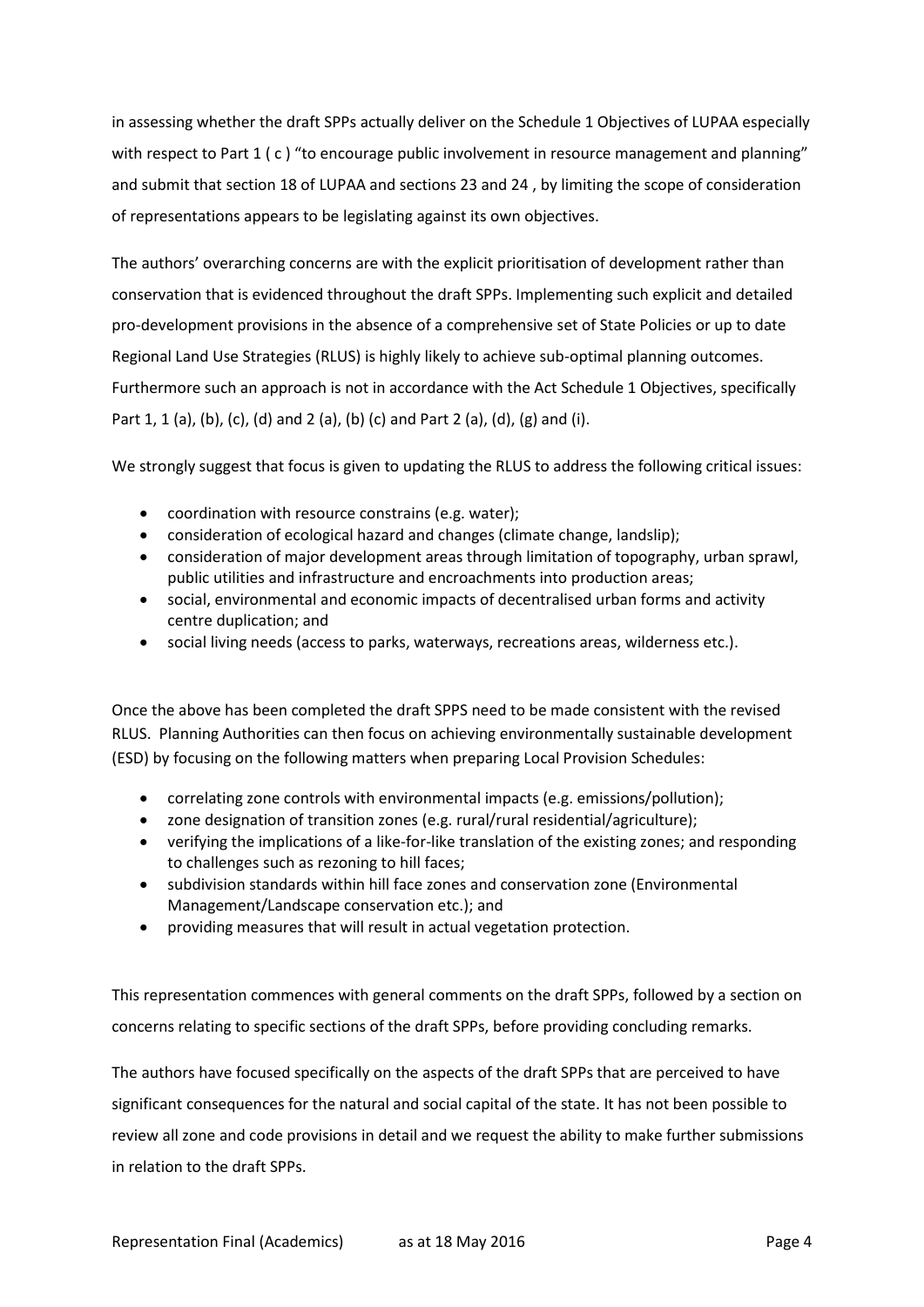# <span id="page-5-0"></span>**Comments - Sections 1 to 7**

### <span id="page-5-1"></span>**Structure of the draft SPPs**

The authors support the following structural aspects of the draft SPPs:

- consistent template for all planning scheme instruments in Tasmania;
- consistent terminology and definitions;
- applying consistent drafting conventions; and
- consistent zones and codes for spatial application by Planning Authorities.

The above standardisation will improve the ease with which all parties can locate the relevant use and development standards applicable to their situation.

**However** – the authors are concerned that several of the Applied, Adopted or Incorporated Documents mentioned in the draft SPPs are only accessible via licence payments; specifically the Standards Australia documents. Such an arrangement creates a barrier to participation for the general public. Whilst the Commission has made hard copies available during the consultation period, it is not reasonable to expect that individuals travel to the Commission premises to view these documents on an ongoing basis.

Such an arrangement is considered a denial of natural justice and at odds with the Act objectives specifically Schedule 1, Part 1 Objective 1 (c).

# <span id="page-5-2"></span>**2.0 Planning Scheme Purpose**

*2.0 Planning Scheme Purpose* 

#### *2.1 Purpose*

*2.1.1 The purpose of this planning scheme is:* 

*(a) To further the Objectives of the Resource Management and Planning System and of the Planning Process as set out in Parts 1 and 2 of Schedule 1 of the Act.* 

*(b) To provide for planning controls consistent with State Policies in force under the State Policies and Projects Act 1993.* 

*(c) To enable the implementation of declared Regional Land Use Strategies, as amended by the Minister from time to time, through the Local Provisions Schedules*.

The above purpose is supported.

**However** - by removing the commentary of how the planning scheme seeks to deliver the outcomes of the declared Regional Land Use Strategy (RLUS) from Zone and Code purpose statements, (to avoid duplication) the audit trail showing the linkages from LUPAA via State Policies via RLUSs is lost. The resultant lack of transparency of the linkages between the various levels of the Planning System will make it more difficult to: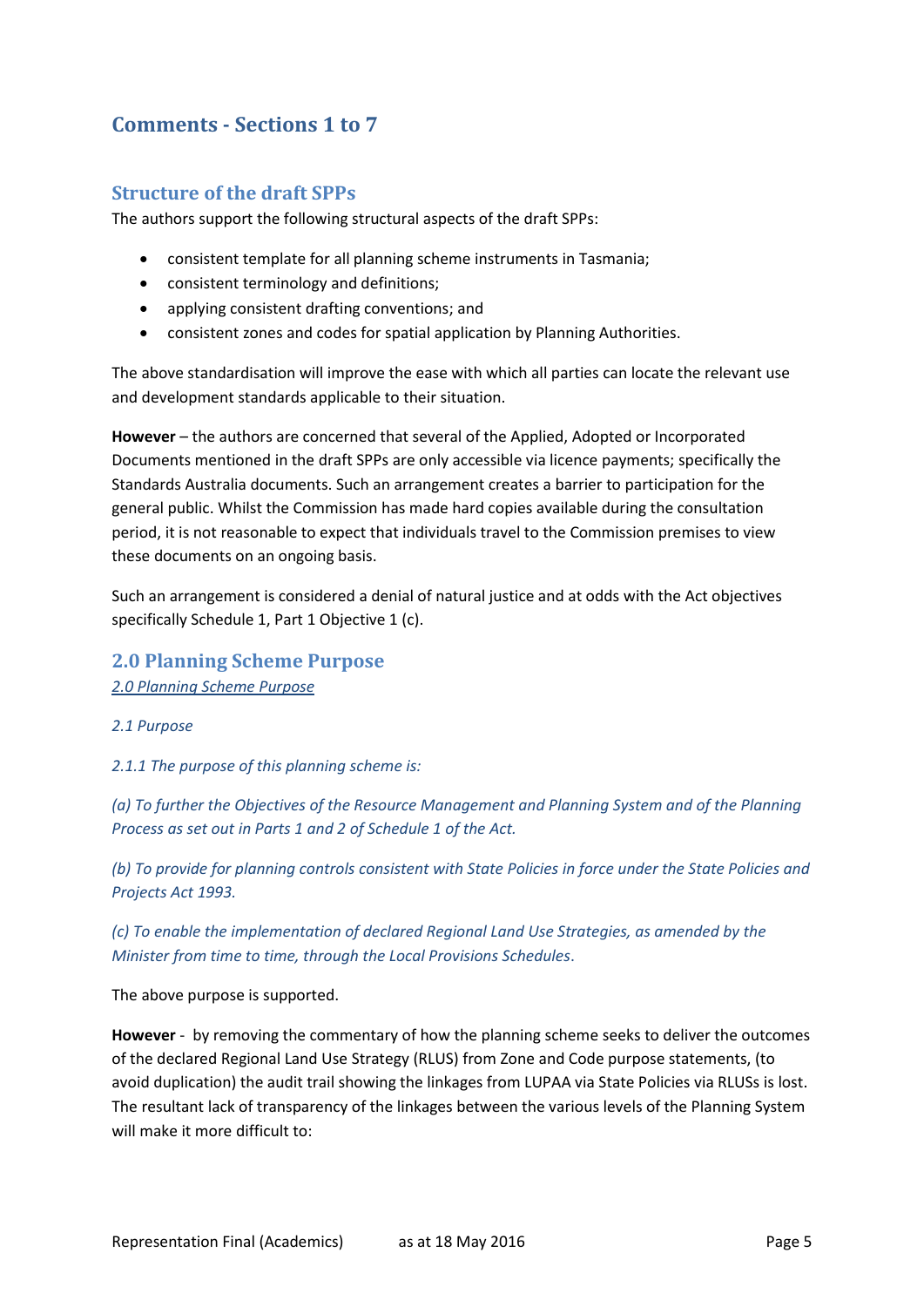- update the TPS in response to new economic, social and environmental information and data; and
- ensure that desired planning outcomes are achieved.

Specifically, the ability for Planning Authorities to deliver on the objectives of RLUS will be severely constrained by:

- removing the RLUS objectives from Zone objective in the desire to avoid 'duplication';
- preventing Local Area Objectives in the Local Planning Provisions (LPPs) from applying tighter use and development controls than those for the corresponding Zone in the SPPs; and
- restricting Planning Authorities to only consider the LUPAA objectives and the Zone Objectives when determining permit applications.

Planning for Resilience and Climate Change adaptation will be seriously compromised under a TPS framework relying on the provisions of the current draft SPPs. The Productivity Report (March 2013) "Barriers to Effective Climate Change Adaptation Inquiry Report" identified Local Government as often being in the best position to respond to the challenges of Climate Change<sup>1</sup>.

The draft SPPs propose that Planning Authorities prepare Specific Area Plans (SAP) where variation to the State Provision is required but such SAPs "must be consistent with a local land use strategy or structure plan approved for the area and not inconsistent with the declared RLUS".<sup>2</sup>

**However** –the current declared RLUS are due for revision and updating. Hence whilst the intent of the draft SPPs is supported, the TPS implementation timeline precludes such revisions. Accordingly Planning Authorities will again be constrained in comprehensively responding to the needs of their local areas; resulting in suboptimal planning outcomes.

# <span id="page-6-0"></span>**3.0 Interpretation**

#### General comments

Definitions for all terms would benefit from:

- addressing common aspects in their definition such as, ownership, purpose and legislation if any; and
- referencing National or International Standards wherever possible.

A number of the defined terms in the draft SPPs are not scientifically accurate or lack specificity. In the interest of providing clarity the following table outlines specific concerns and suggests alternatives where such have been identified.

| Term       | <b>Definition</b>     | <b>Issue/Concerns</b>    | <b>Suggested Alternative</b>     |
|------------|-----------------------|--------------------------|----------------------------------|
| native     | means plants that are | Vegetation is an         | 'means vegetation in which more  |
| vegetation | <i>indigenous to</i>  | assemblage of individual | than 50% of the biomass consists |

 1 <http://www.pc.gov.au/inquiries/completed/climate-change-adaptation/report>

<sup>&</sup>lt;sup>2</sup> Minister for Planning and Local Government, 2016, Explanatory Document for a draft of the SPPs, p192,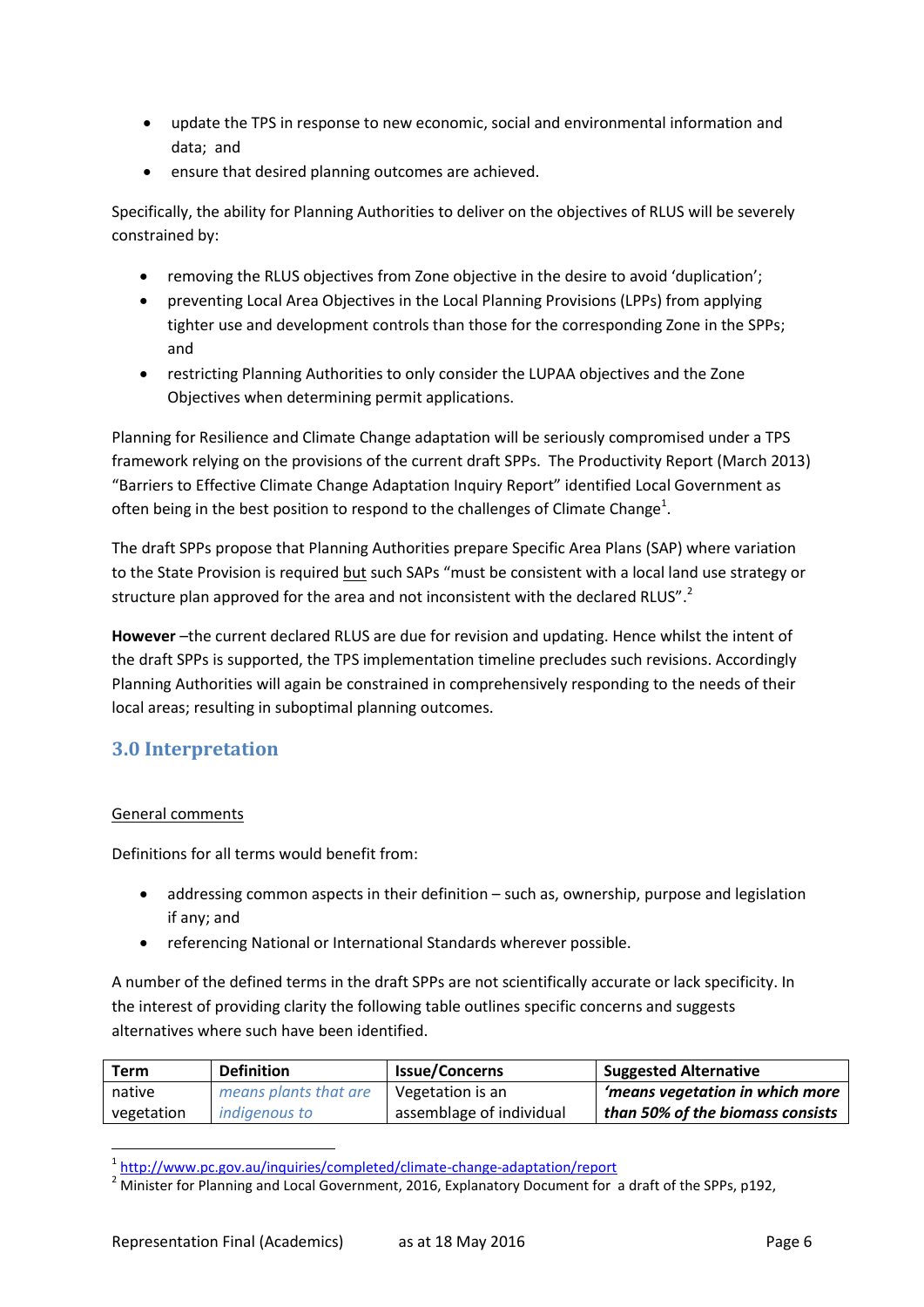| plants, not individual<br>of self-established individual<br><b>Tasmania including</b>          |  |
|------------------------------------------------------------------------------------------------|--|
|                                                                                                |  |
| trees, shrubs, herbs<br>plants indigenous to Tasmania'<br>plants. There are                    |  |
| and grasses that have<br>indigenous plants that have                                           |  |
| been cultivated for<br>not been planted for                                                    |  |
| domestic or<br>purposes not listed in the                                                      |  |
| commercial purposes.<br>definition (e.g. botanical;                                            |  |
| garden plantings, scientific                                                                   |  |
| plantings, municipal                                                                           |  |
| amenity plantings).                                                                            |  |
| Suggest excising 'for                                                                          |  |
| domestic or commercial                                                                         |  |
| purposes'.                                                                                     |  |
| office<br>This definition excludes the<br>means use of land for<br>Perhaps remove the term     |  |
| administration, or<br>many offices used for<br>business to make the purpose                    |  |
| clerical, technical,<br>public or charitable<br>more generic:                                  |  |
| professional or other<br>Suggest -<br>purposes.                                                |  |
| similar business<br>means use of land for                                                      |  |
| activities.<br>administration, or clerical,                                                    |  |
| technical, professional or other                                                               |  |
| similar activities.                                                                            |  |
| Surely, would be better to<br><b>Suggest acknowledging the</b><br>primary<br>means:            |  |
| allow it to be chosen,<br>frontage of an existing house<br>frontage<br>(a) where there is only |  |
| rather than have this<br>addresses/faces the main entry<br>a single frontage, the              |  |
| point and in the case of vacant<br>frontage; or<br>lawyer's playground. Why                    |  |
| (b) where there are 2<br>the shortest?<br>lots, whichever street is referred                   |  |
| Primary Frontage' - the<br>to in the address of the lot.<br>or more frontages, the             |  |
| frontage with the<br>definition refers to the                                                  |  |
| shortest dimensions<br>shortest frontage, which                                                |  |
| measured parallel to<br>can cause                                                              |  |
| the road irrespective<br>issues - particularly in                                              |  |
| of minor deviations<br>cases where multiple                                                    |  |
| and corner<br>dwellings are proposed on                                                        |  |
| truncations.<br>corner lots or a house                                                         |  |
|                                                                                                |  |
| addresses the longer<br>frontage.                                                              |  |
| This definition could be<br>means land for public<br><b>Suggest</b><br>public open             |  |
| recreation or public<br>interpreted to include parts<br>land owned by a government<br>space    |  |
| gardens or for similar<br>of privately owned malls<br>entity and provided for public           |  |
| and other private property<br>uses such as public recreation or<br>purposes.                   |  |
| such as gardens that allow<br>public gardens or for similar                                    |  |
| access to the public.<br>purposes.                                                             |  |
|                                                                                                |  |
| means land reserved<br>public<br>This is possibly not a<br>means land reserved for:            |  |
| comprehensive list (e.g.<br>any purpose under the<br>reserved<br>for any purpose under<br>a)   |  |
| <b>Nature Conservation Act</b><br>land<br>the Nature<br>Forest Reserves may not be             |  |
| accounted for). We are<br><b>Conservation Act</b><br>2002, the National Parks                  |  |
| 2002, the National<br>aware that all forest<br>and Reserves                                    |  |
| <b>Parks and Reserves</b><br>reserves have been or are<br>Management Act 2002,                 |  |
| in the process of being<br>or the Crown Lands Act<br><b>Management Act</b>                     |  |
| transferred to DPIPWE but<br>2002, or the Crown<br>1976; or                                    |  |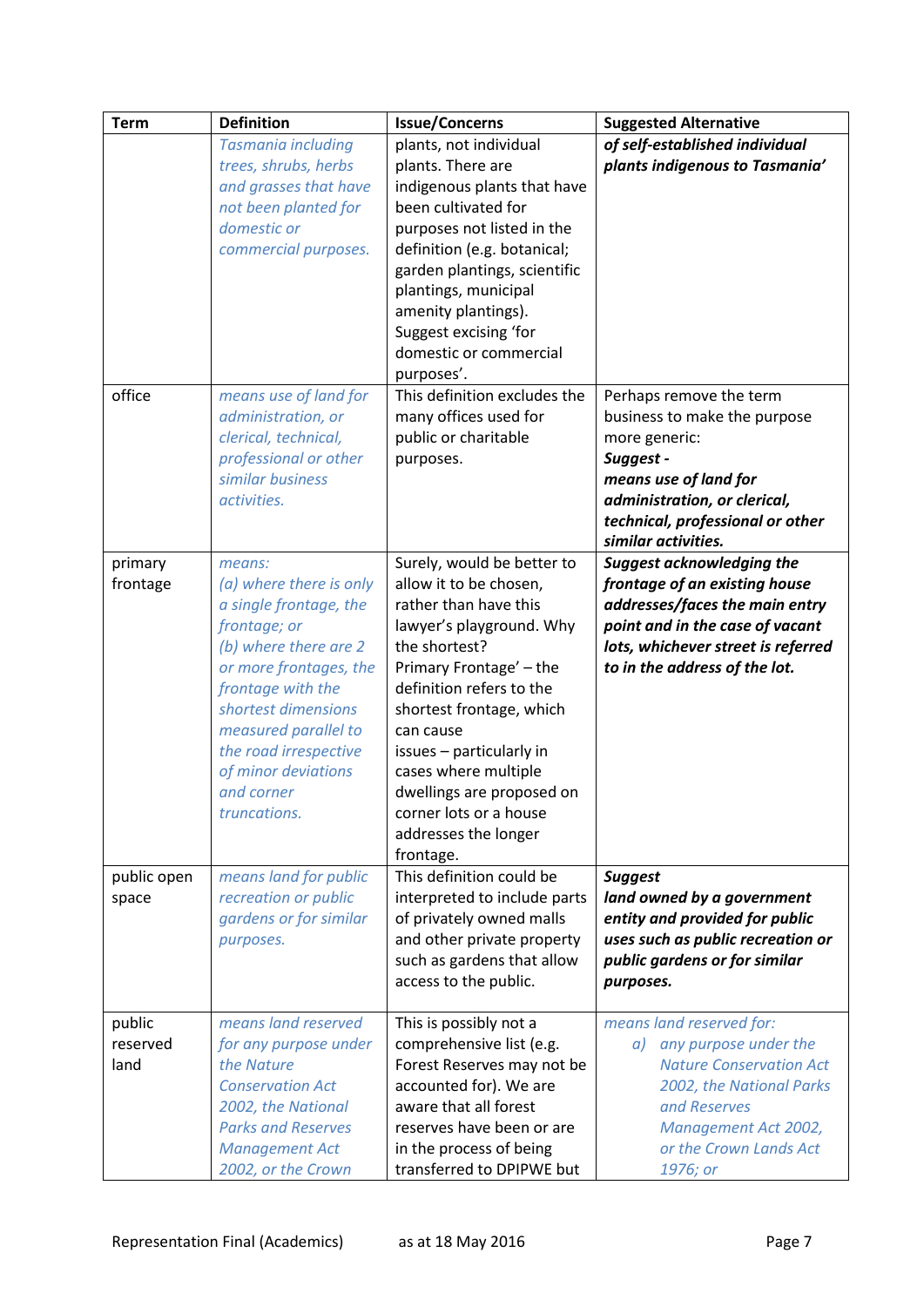| <b>Term</b>      | <b>Definition</b>                                                                                                                                                                                                                                 | <b>Issue/Concerns</b>                                                                                                                                                                                                                                                                                                                                                                                                                                                                                                                                                                                  | <b>Suggested Alternative</b>                                                                                                                                                                                                                                          |
|------------------|---------------------------------------------------------------------------------------------------------------------------------------------------------------------------------------------------------------------------------------------------|--------------------------------------------------------------------------------------------------------------------------------------------------------------------------------------------------------------------------------------------------------------------------------------------------------------------------------------------------------------------------------------------------------------------------------------------------------------------------------------------------------------------------------------------------------------------------------------------------------|-----------------------------------------------------------------------------------------------------------------------------------------------------------------------------------------------------------------------------------------------------------------------|
| private          | Lands Act 1976.                                                                                                                                                                                                                                   | are unsure whether the<br>Forest Management Act<br>2013 has been updated to<br>reflect this change.<br>Which means that Forest<br>Reserves could still be<br>created?<br>Currently missing.                                                                                                                                                                                                                                                                                                                                                                                                            | any purpose under the<br>b)<br><b>Forest Management Act</b><br>2013, the Forest Practices<br>Act 1985, or Forest<br>Practices regulations.<br>Suggest a new definition for<br>private reserved land needs to be<br>included<br><b>Suggest</b>                         |
| reserved<br>land |                                                                                                                                                                                                                                                   |                                                                                                                                                                                                                                                                                                                                                                                                                                                                                                                                                                                                        | <b>Means privately owned land that</b><br>has been reserved for<br>conservation purposes via<br>covenant or Part 5 Agreements<br>and includes land identified as<br>private reserve or private<br>sanctuary as defined by the<br><b>Nature Conservation Act 2002.</b> |
| road             | means land over which<br>the general public has<br>permanent right of<br>passage, including the<br>whole width between<br>abutting property<br>boundaries, all<br>footpaths and the like,<br>and all bridges over<br>which such a road<br>passes. | There are many roads that<br>do not fit this definition,<br>because they are privately<br>owned, or controlled by an<br>agency, and can be closed<br>at will. Even public roads<br>are frequently closed to<br>passage.<br>We support the HCC<br>submission comments:<br>"Road' - this definition<br>should include 'user roads'<br>which are highway<br>reservations which are<br>used by the public but are<br>in the title of the property.<br>'Road' - this definition<br>should also include areas<br>the general public does not<br>have permanent right of<br>passage such as nature<br>strips" | <b>Suggest different definitions for</b><br>public and private roads.                                                                                                                                                                                                 |
| skyline          | means a line along the<br>top of a hill or<br>mountain that forms<br>an outline against the<br>sky.                                                                                                                                               | These cover most of the<br>State, as geometry tells us<br>that the line depends on<br>the viewpoint. This is not a<br>specifically useful<br>definition. It generally also<br>extends some distance<br>below and above the actual<br>'line' (given trees protrude<br>above the ground and in                                                                                                                                                                                                                                                                                                           | <b>Suggest</b><br>means that section of the land<br>close to the sky along the top of<br>a hill or mountain that forms an<br>outline against the sky as viewed<br>from built up areas, highways,<br>walking tracks and lookouts'.                                     |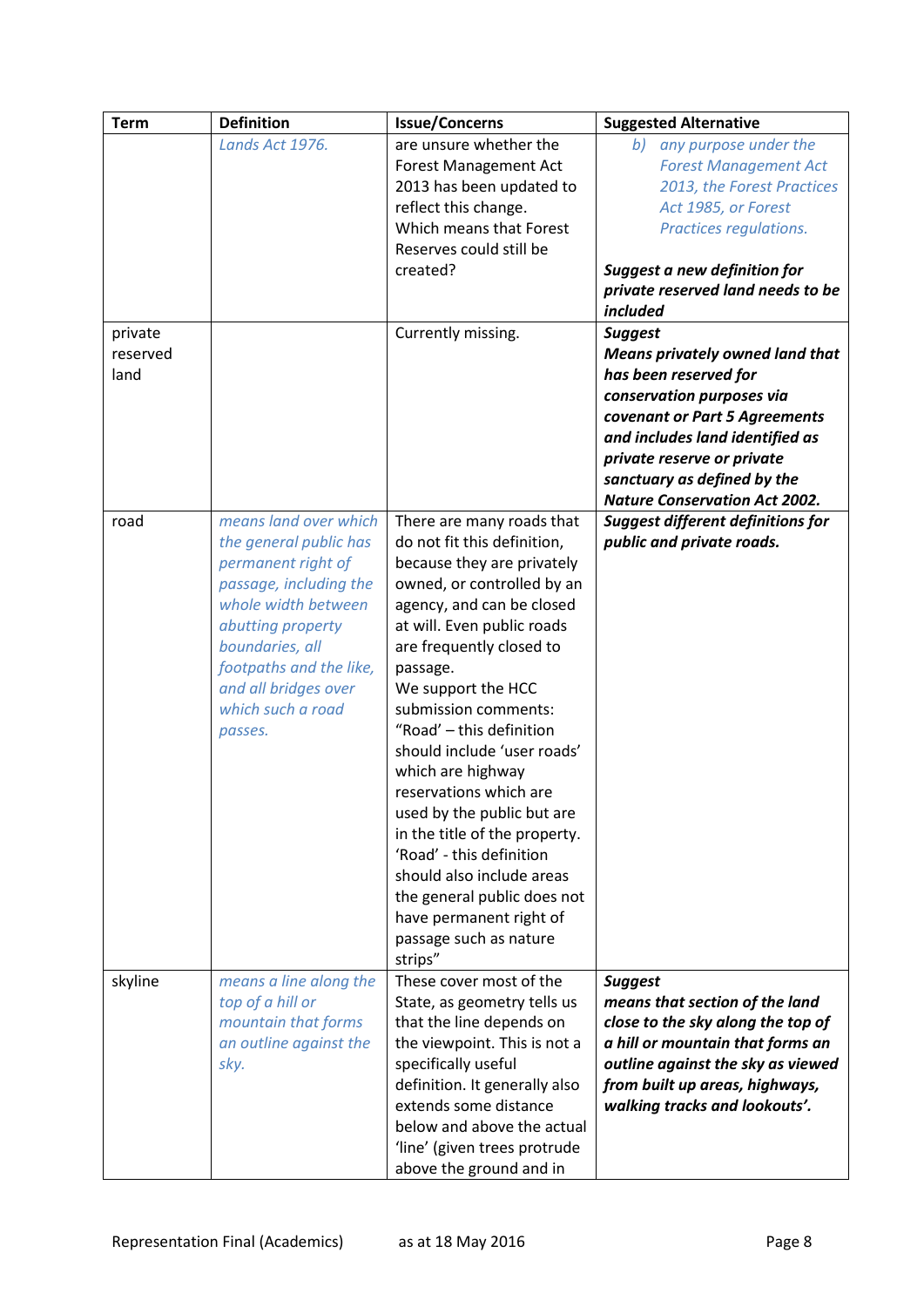| fact form a 'fuzzy' outline<br>against the sky.)                                        |  |
|-----------------------------------------------------------------------------------------|--|
|                                                                                         |  |
|                                                                                         |  |
| means the visual<br>100 m is not a meaningful<br><b>Suggest</b><br>streetscape          |  |
| length for determining<br>quality of a street<br>For the purposes of                    |  |
| depicted by road<br>streetscape. Constraining<br>determining streetscape with           |  |
| consideration to such a<br>width, street planting,<br>respect to a particular site, the |  |
| characteristics and<br>short distance would result<br>above features are relevant if    |  |
| features, public<br>in the urban equivalent of a<br>within 500m of either side of the   |  |
| site in the same street.<br>utilities constructed<br>'death by a thousand cuts'         |  |
| within the road<br>as the first divergence from                                         |  |
| reserve, the setback of<br>the existing streetscape                                     |  |
| buildings and<br>then sets the trend for its                                            |  |
| structures from the lot<br>immediate neighbourhood.                                     |  |
| boundaries, the<br>Clarity is also required to                                          |  |
| quality, scale, bulk and<br>identify from where the<br>distance should be               |  |
| design of buildings and<br>assessed: Is it from the                                     |  |
| structures fronting the<br>road reserve.<br>centre of the site for which                |  |
| For the purposes of<br>the development proposal                                         |  |
| determining<br>pertains, or the centre of                                               |  |
| streetscape with<br>its frontage on the street,                                         |  |
| respect to a particular<br>or the edge of its frontage                                  |  |
| site, the above<br>on the street?                                                       |  |
| features are relevant if                                                                |  |
| within 100m of the                                                                      |  |
| site in the same street.                                                                |  |
| subdivide<br>means to divide the<br>d) has been widely used to<br><b>Suggest</b>        |  |
| circumvent reasonable<br>surface of a lot by<br>means to divide the surface of a        |  |
| creating estates or<br>lot by creating estates or<br>planning restrictions.             |  |
| interests giving<br>interests giving separate rights                                    |  |
| separate rights of<br>It should be removed.<br>of occupation otherwise than by:         |  |
| (a) a lease of a building or of the<br>occupation otherwise                             |  |
| land belonging to and<br>than by:                                                       |  |
| (a) a lease of a<br>contiguous to a building                                            |  |
| building or of the land<br>between the occupiers of that                                |  |
| belonging to and<br>building;                                                           |  |
| contiguous to a<br>(b) a lease of airspace around or                                    |  |
| above a building;<br>building between the                                               |  |
| occupiers of that<br>(c) a lease of a term not                                          |  |
| exceeding 10 years or for a term<br>building;                                           |  |
| (b) a lease of airspace<br>not capable of exceeding 10                                  |  |
| around or above a<br>years; or                                                          |  |
| (d) an order adhering existing<br>building;                                             |  |
| (c) a lease of a term<br>parcels of land.                                               |  |
| not exceeding 10 years<br>or for a term not                                             |  |
| capable of exceeding                                                                    |  |
| 10 years;                                                                               |  |
| (d) the creation of a                                                                   |  |
| lot on a strata scheme                                                                  |  |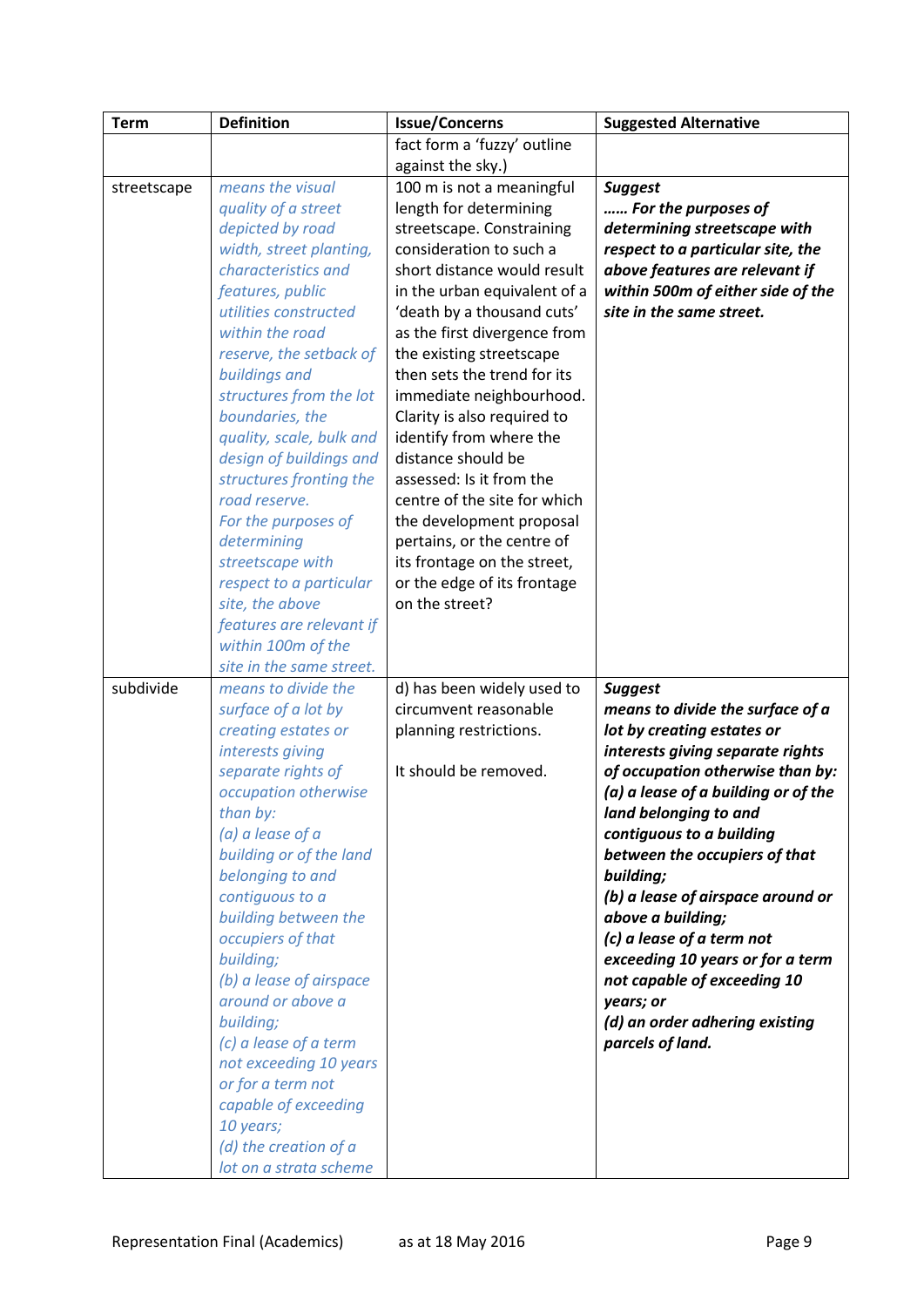| <b>Term</b>                                     | <b>Definition</b>                                                                                                                                                                                                                                 | <b>Issue/Concerns</b>                                                                                                                                                                                                                                                                                                                                      | <b>Suggested Alternative</b>                                                                                                                                                                                                                                                                                                                                                             |
|-------------------------------------------------|---------------------------------------------------------------------------------------------------------------------------------------------------------------------------------------------------------------------------------------------------|------------------------------------------------------------------------------------------------------------------------------------------------------------------------------------------------------------------------------------------------------------------------------------------------------------------------------------------------------------|------------------------------------------------------------------------------------------------------------------------------------------------------------------------------------------------------------------------------------------------------------------------------------------------------------------------------------------------------------------------------------------|
|                                                 | or a staged<br>development scheme<br>under the Strata Titles<br>Act 1998; or<br>(e) an order adhering<br>existing parcels of<br>land.                                                                                                             |                                                                                                                                                                                                                                                                                                                                                            |                                                                                                                                                                                                                                                                                                                                                                                          |
| threatened<br>native<br>vegetation<br>community | means as defined<br>under the Nature<br><b>Conservation Act</b><br>2002.                                                                                                                                                                          | There are communities<br>listed under<br>Commonwealth EPBC Act<br>(1999) that are not listed<br>under the local act and<br>vice-versa.                                                                                                                                                                                                                     | <b>Suggest</b><br>means as defined under the<br><b>Nature Conservation Act 2002</b><br>and the Commonwealth EPBC<br>Act (1999)                                                                                                                                                                                                                                                           |
|                                                 |                                                                                                                                                                                                                                                   | There should be alternative<br>sources of listing, as they<br>are both legally relevant to<br>development approval<br>processes.<br>The definition does not<br>cater for endangered,<br>vulnerable and rare species<br>under the Threatened<br>Species Protection Act - as<br>these are not considered a<br>community.<br>This may result in<br>confusion. | We suggest the inclusion of a<br>separate definition for<br>threatened species. (see next<br>entry)                                                                                                                                                                                                                                                                                      |
| Threatened<br>native<br>species                 |                                                                                                                                                                                                                                                   | Currently missing (see<br>above)                                                                                                                                                                                                                                                                                                                           | <b>Suggest</b><br>means as defined in the<br><b>Threatened Species Protection</b><br>Act1995 and species defined as<br>partly protected wildlife and<br>protected plant under the Nature<br><b>Conservation Act 2002.</b>                                                                                                                                                                |
| water<br>sensitive<br>urban design<br>(WSUD)    | means the integration<br>of urban planning with<br>the management,<br>protection and<br>conservation of the<br>urban water cycle to<br>ensure that urban<br>water management is<br>sensitive to natural<br>hydrological and<br>ecological cycles. | This definition lacks<br>specifics.                                                                                                                                                                                                                                                                                                                        | <b>Suggest</b><br>urban design processes that<br>reduce the possibility of flood<br>damage and marine/riverine<br>pollution by means such as<br>reducing runoff and slowing<br>flows.<br>Or also<br><b>Refer to the National Water</b><br><b>Commission</b><br>http://www.newwaterways.org.a<br>u/About-Us/What-is-water-<br>sensitive-urban-design<br>to provide context to the current |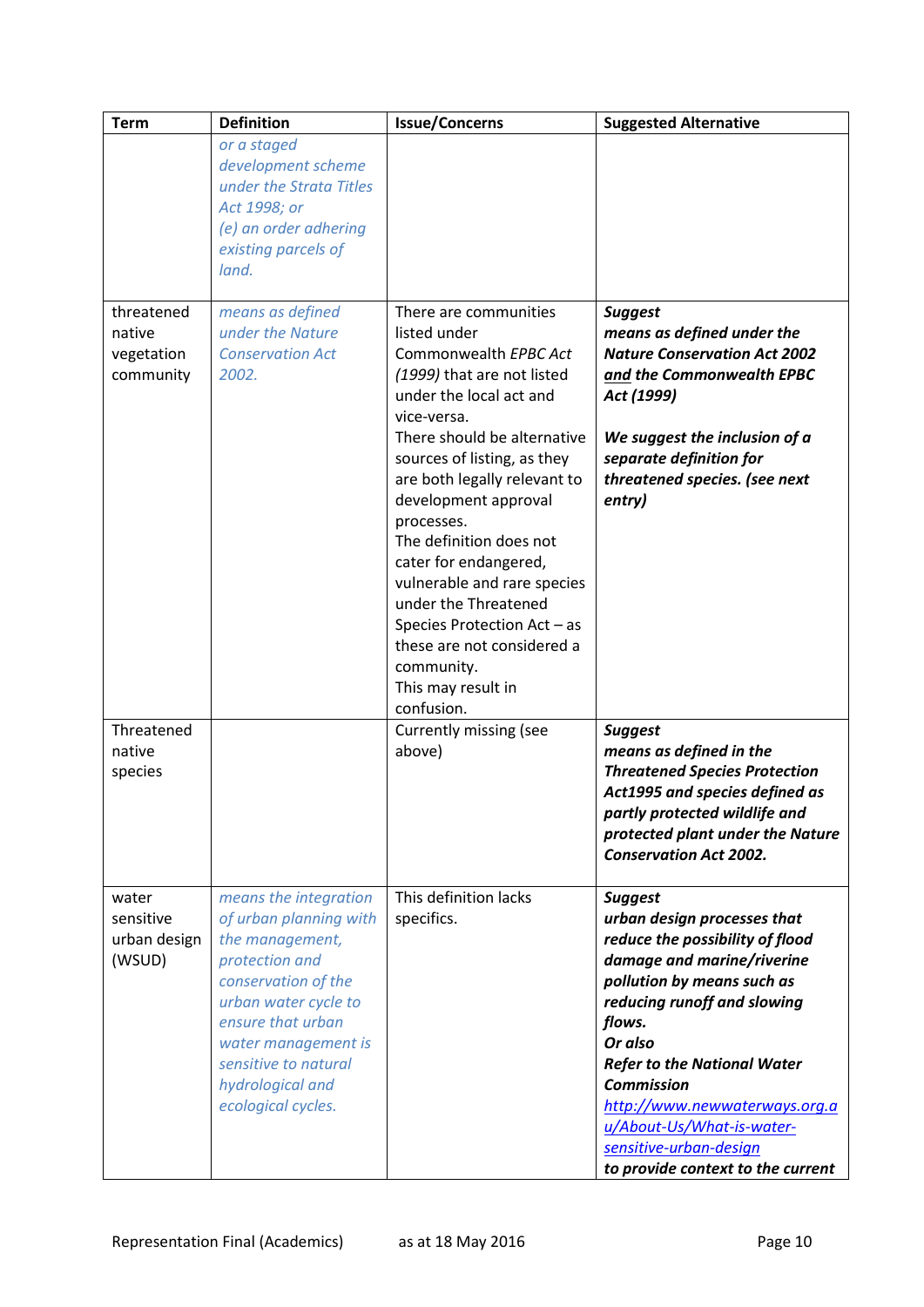As each of these terms is used throughout the SPPs, the issues raised above will apply to all sections of the draft SPPs containing these terms. In the interest of readability the issues will not be repeated and we will refer readers back to this section.

## <span id="page-11-0"></span>**4.0 Exemptions**

**.** 

We generally support the inclusion of uses or developments as exempt where they are of small or limited impact and contribute to key strategic priorities in the declared RLUS.

Hence the *renewable energy exemptions* and the *vegetation rehabilitation works exemptions* are welcome and supported.

**However** – some concerns arise with:

 $3$  This definition includes rivers, lakes, and estuaries (among others) that are traditionally considered to be separate from wetlands. However, for the purposes of conservation and natural resource management, most of these water dependent ecosystems are interrelated and hence have merit to be classified under an allencompassing term—wetlands. Such an approach is consistent with Act, specifically Schedule 1 Objectives, Part 1; 1(a) and 2 (b).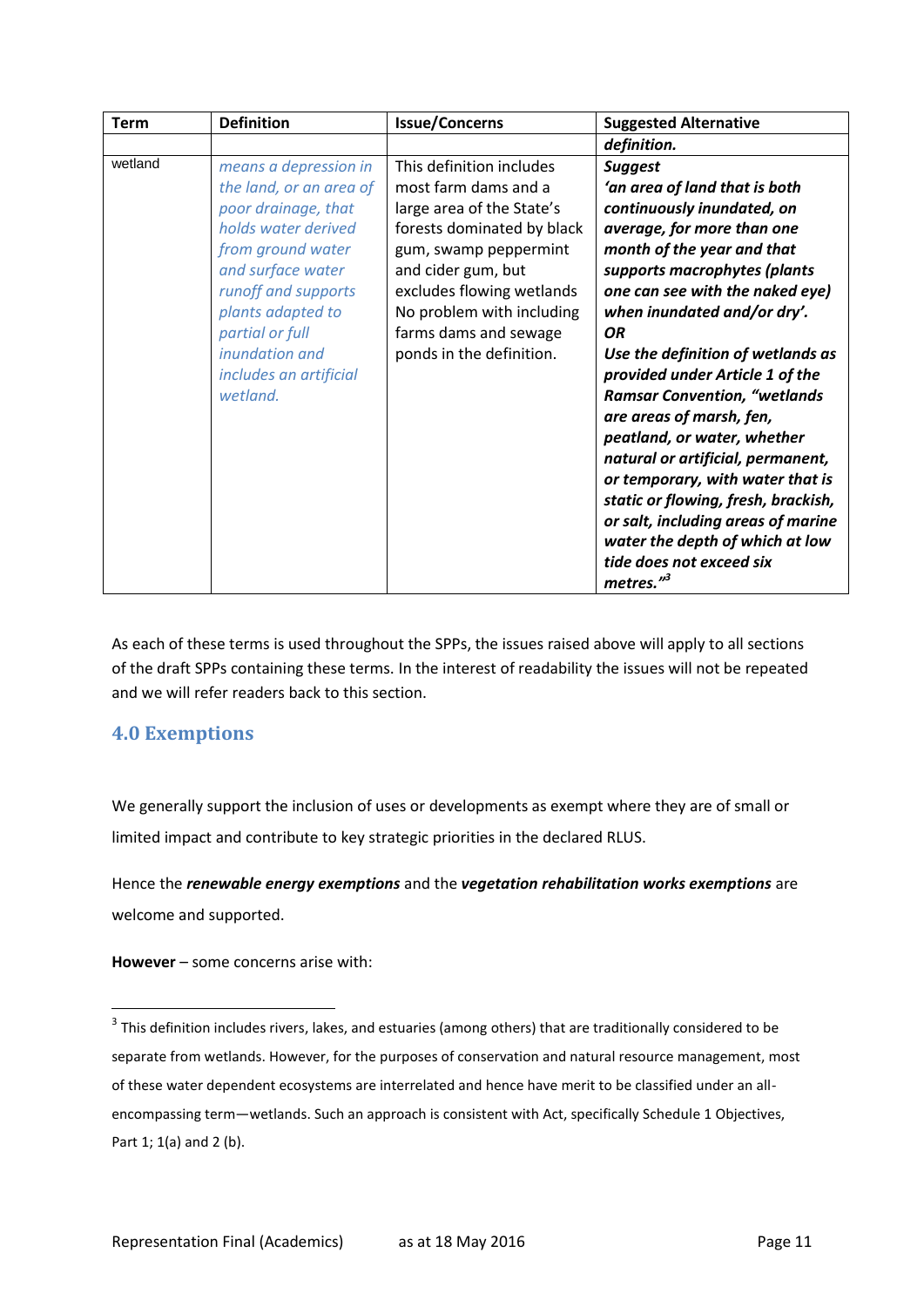1) bee keeping in this category without any qualification as to scale of the use or location of the use. As currently written the draft SPPs make no distinction between a commercial or domestic scale use. It is not clear where or by whom the activity is regulated at all. This raises a number of questions including:

- if the exemption results in an increase of bee keeping within residential zones, what is the increased risked to people in those zones who are allergic to beestings?
- what assurance does the public have that bee hives will be properly managed and not be allowed to go wild?
- will the introduced bee species (generally used in bee keeping) become so numerous that they will outcompete native bees for food sources, thereby negatively impacting on biodiversity and ecosystems health?

As currently written the bee keeping exemption does not satisfy the Act, specifically Schedule 1 Objectives, Part 1; 1(a) and Part 2 (f).

2) the limited qualification of occasional use in this category; would benefit from providing objective, specific temporal limits. What about sporting, social and cultural events or markets on private land? How are the latter treated by the draft SPPs?

3) road works – providing an exemption for "maintenance and repair… up to 3m outside the road reserve.." implies that works can be carried out on private land and or damage private assets without a permit. The way the current exemption is written also has the potential to significantly impact vegetation along road reserves, which often provide critical habitat corridors.

The qualifications for this exemption should be revisited to address the above concerns. As currently written the exemption does not satisfy the Act, specifically Schedule 1 Objectives, Part 1; 1 (a) and (b).

4) minor telecommunications – the qualifications for this exemption would appear to allow installation of microwave towers, which may be vehemently opposed by nearby land holders. To exempt such potentially divisive infrastructure from public consultation processes appears to be a case of privileging commercial interests over public interests. It would appear that as currently written the exemption does not satisfy the Act, specifically Schedule 1 Objectives, Part 1; 1 (b) and Part 2 (f).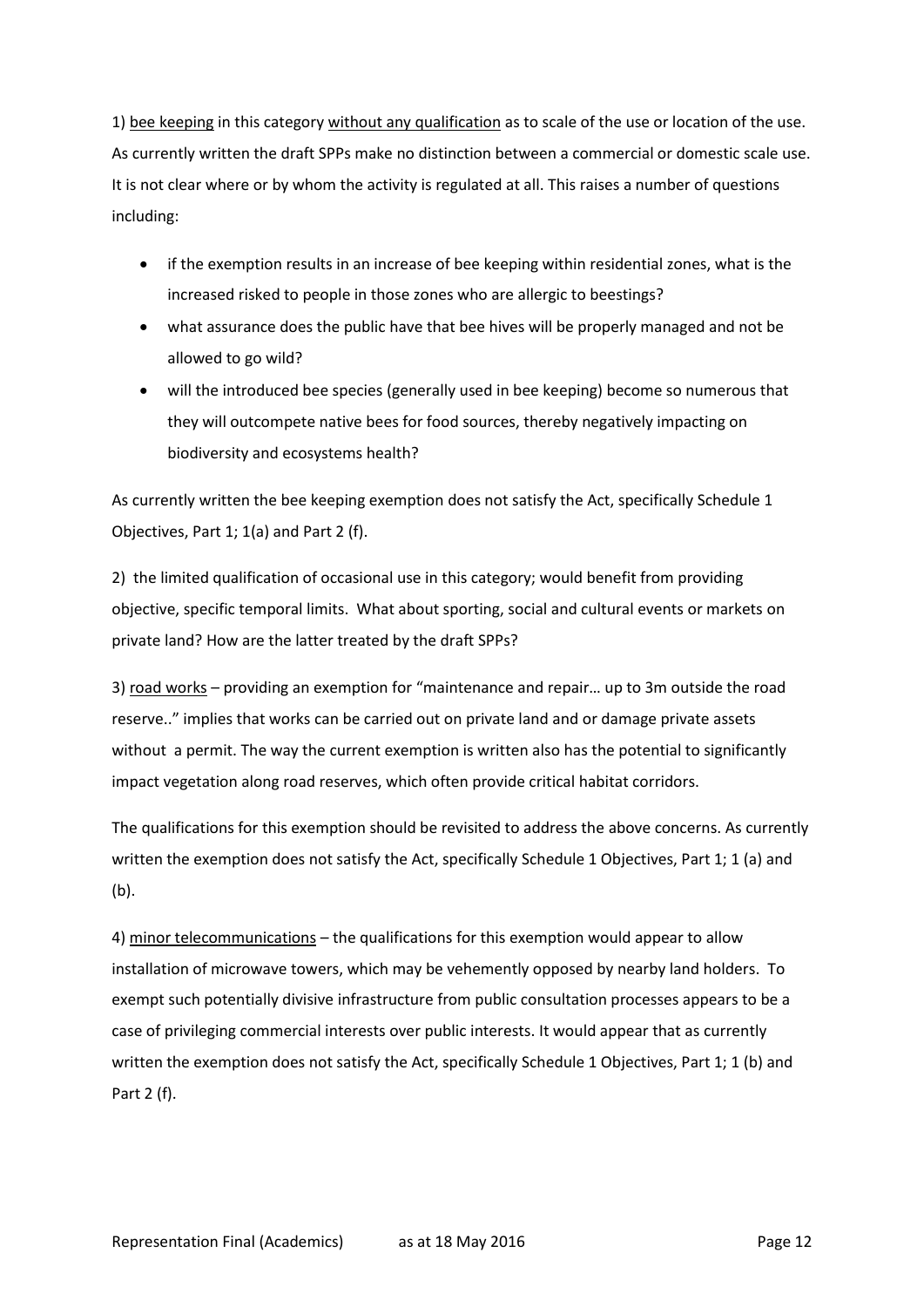5) temporary buildings or works – qualification (a) raises the same concerns as outlined in 2) above as it relies on 'occasional use exempt under this part'. Hence the two exempt uses or developments need to be revised together and for the same reasons.

6) demolition of exempt buildings - qualification is not well written and does not readily convey the intended meaning. We suggest "demolition of buildings which are categorised as development exempt from requiring a permit under this part (Table 4.1) …."

7) vegetation removal for safety or in accordance with other statutes – this is a very broad exemption.

The authors accept that human safety is a paramount objective- but question why use and development is occurring in or near threated vegetation when such proximity poses a risk to safety. Surely this again reflects a lack of consideration for Land Capability and ignores the Act objectives, specifically Schedule 1 Objectives, Part 1; 1 (a) to (d).

Similarly there are many statutes that have nothing to do with safety or security, given the qualifications mention specific Acts that do relate to safety and security – the authors suggest that a more appropriate label would be "*vegetation removal for safety"*

8) landscaping and vegetation management –the qualifications as currently written refers to reserves, a term not defined in the daft SPPs. For consistency it is suggested that the qualification use the term reserved land (as per the suggested modification in Section 3 above), so that the following substantive concerns with the qualification may be resolved.

The exemption in relation to parks and reserves should be restricted to those reserves with a management plan that provides policies and procedures for vegetation management or to those management actions that are subject to a broader plan that covers policies and procedures.

Most parks and reserves, do not have such a plan and would therefore be negatively impacted by the exemption. Parks and reserves should be extended to private reserves (e.g. those of the Tasmanian land Conservancy). The exemption should remain for landscaped areas.

Suggest alternate qualification is as follows:

*Landscaping and vegetation management within a private garden, public garden or park, or within reserved land if: (a) a management plan exists that provides policies and procedures for vegetation management or to those management actions that are subject to a broader plan that covers policies and procedures; (b) the vegetation is not protected by legislation, a permit condition, an agreement made under Part 5 of the Act, or a covenant; (b) the works are not subject to the Natural Assets Code; and*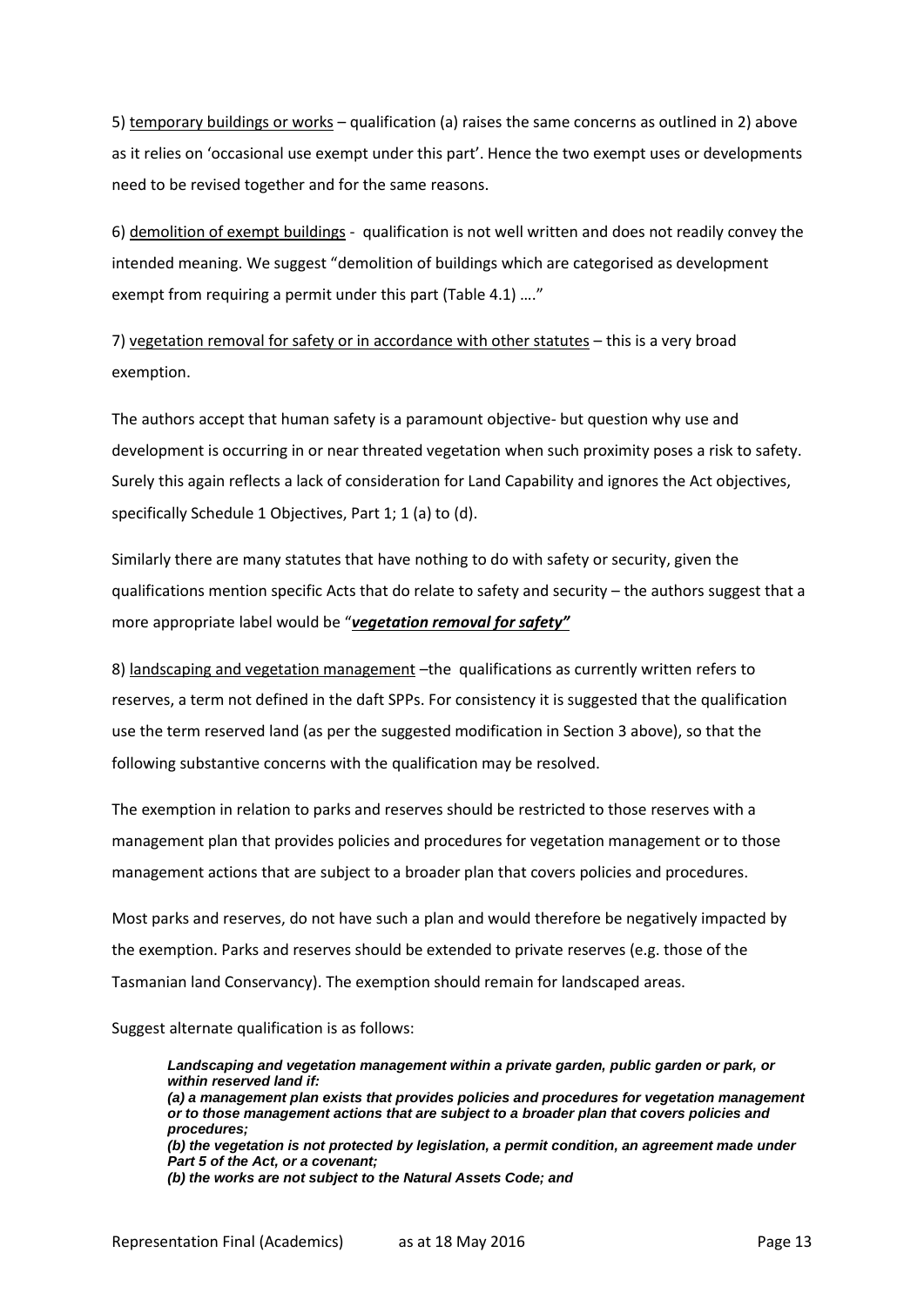*(c) the vegetation is not listed as a significant tree, or specifically listed and described as part of a Local Heritage Place in the relevant Local Provisions Schedule and subject to the Local Historic Heritage Code, unless they are incidental to the general maintenance.* 

9) Strata Division – in keeping with the concerns raised in relation to the term subdivision (as per the suggested modification in Section 3 above) the authors strongly believe this use or development should not be exempt from requiring a permit. Whilst the buildings may be approved or previously granted a permit, such division has implications to common areas, including private open space, access and parking provisions. Such changes are likely to impact on neighbouring properties and hence the use or development should be subject to requiring a planning permit. Inclusion as an exemption does not satisfy the Act, specifically Schedule 1 Objectives, Part 1; 1 (b) and Part 2 (c), (e).

# <span id="page-14-0"></span>**5.0 Planning Scheme Operations**

In principles the proposed operation of the TPS appears to align with historical operations of Planning Schemes.

**However** – the authors note the significant constraints with certain Codes applying only to certain Zones and conditions; the extensive use of exemptions to developments within some Codes and the fact that use is not subject to Code provisions.

The rationale for these exemptions is given as,

*"• Ensuring that Codes do not impose undue constraints on those uses which are consistent with the Zone purpose.* 

*• Targeting the application of particular Codes to specific Zones where the purpose of the Code does not undermine the Zone purpose. "(Explanatory Document, p8 and 9)*

And thereby specifically undermine the whole philosophy of codes as outlined in 5.3 Operations of Codes. It also implies that fundamentally zones provisions are inappropriately scoped and spatially applied.

Limiting the application of Codes to only certain zones suggest that land capability is not a core consideration in the draft SPP provisions and this aspect in particular is counter to the Act, specifically Schedule 1 Objectives, Part 2, 2 (i).

It is unclear how such an operational approach to Codes is capable of satisfying the Act provisions, specifically Schedule 1 Objectives, Part 1; 1 (a) ,(b), (c) and 2 (a), (b), (c).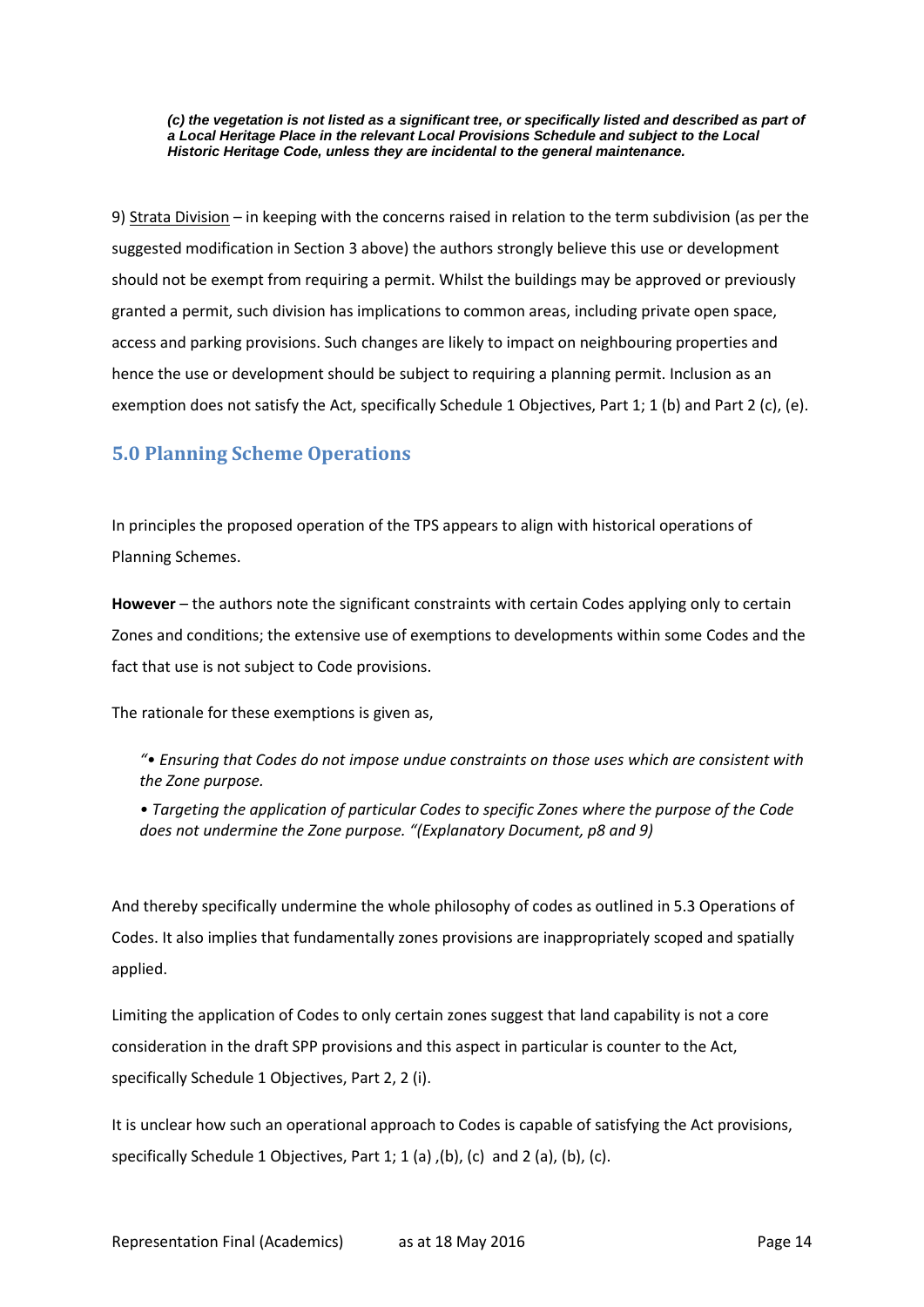The precautionary principle is the most prominent legal consideration that arises from the sustainable development objective of the Act and places the evidentiary burden on proponents (Stein, 2007). The proposed operation of Codes within the draft SPPs appear to ignore the precautionary principle. Instead private property rights are privileged over the public interest in maintaining natural assets and ecosystem services.

# <span id="page-15-0"></span>**6.0 Assessment of an Application for Use or Development**

The mandatory application requirements as described in 6.1.2 appear to be a very minimum set, yet given that the type of use and development that require a permit are generally of such scale that the information as outlined in 6.1.3 becomes necessary for the planning authority to make an assessment; it makes little sense to delay the permit process by placing the onus on the planning authority to request it, rather than making it part of the mandatory application information.

Suggest that 6.1.2. (e) be updated to specify what is meant by "a full description" and items listed in 6.1.3 should be included.

In relation to 6.1.3 (b) (vi) should be amended to read -

# *"vegetation types and distribution including any known threatened communities, threatened species, habitat for threatened species, and trees and vegetation to be removed"*

#### <span id="page-15-1"></span>**6.2 Categorising Use or Development**

#### 6.2.2 States that,

*"A use or development that is directly associated with and a subservient part of another use on the same site must be categorised into the same Use Class as that other use."*

How does this stipulation interact with the exempt uses under Section 4.0? For Example, if bee keeping is carried out on a residential site does it also become a residential use and if so what impact does that have on its exempt status?

Furthermore in Table 6.2 Use Classes – bee keeping is listed as an example of Resource Development, how does that relate to its status as an exempt use?

Suggest some further explanation to clarify the apparent inconsistencies in the way bee keeping is addressed as a use.

In Table 6.2 Extractive Industry is described as,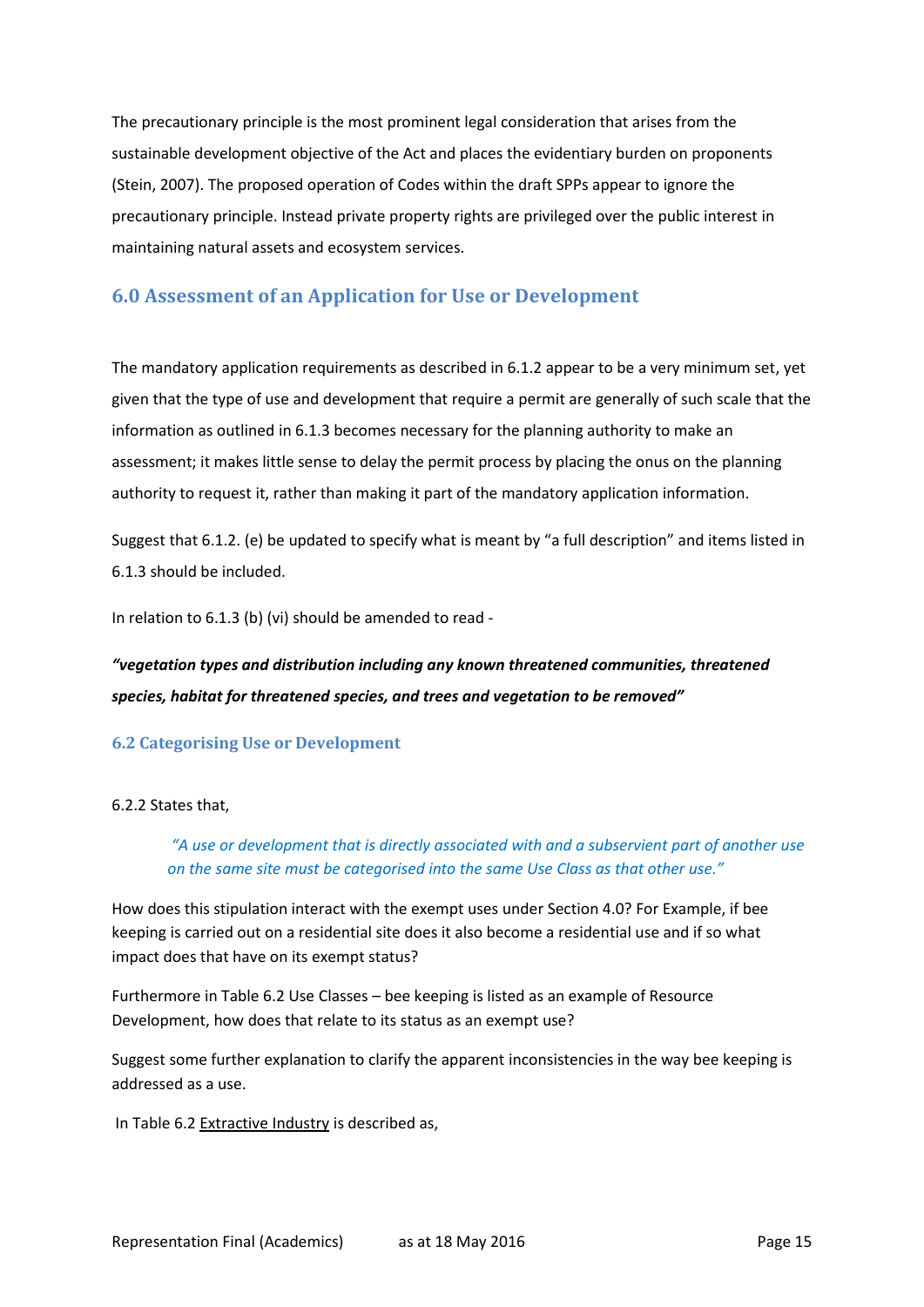*"use of land for extracting or removing material from the ground, other than Resource development, and includes the treatment or processing of those materials by crushing, grinding, milling or screening on, or adjoining the land from which it is extracted. Examples include mining, quarrying, and sand mining. "*

In the interest of providing certainty and full disclosure it is suggested that the example of coal seam gas extraction be included here; given that *LUPAA 1993* s52 (1A) does not require the consent of the property owner on applications for production licences issued under the Mineral Resources and Development Act 1995.

See also concerns raised under Rural Zone.

#### <span id="page-16-0"></span>**6.10 Determining Applications**

#### 6.10.3 States:

## *In determining an application for any permit the planning authority must not take into consideration matters referred to in subclauses 2.1.1(b) and 2.1.1(c) of this planning scheme.*

This clause says that State policies and RLUS should be ignored even though they are explicit elements of the Purpose of the Planning Scheme! This does not make a lot of sense given the present disconnects of 'content currency' among the various documents. In addition the lack of 'traceability' of objectives from the higher to lower level instruments provides no certainty that the draft SPPs will actually deliver on the policy or RLUS objectives.

# We therefore suggest that *all matters referred to in subclause 2.1.1 must be taken into consideration in determining an application for any permit.*

Not amending the current provision appears to be evidence of a clear intent to pervert the planning system to allow all developments, no matter their impact on people, the rest of nature and the future prosperity of Tasmania.

## <span id="page-16-1"></span>**7.0 General Provisions**

The authors note that terms such as 'minor', 'substantially' and 'unreasonable' are used in a number of the General Provisions. In the interest of providing clear guidelines and removing potential appeals based on interpretation, it is suggested that such terms be replaced with quantifiable or objectively measurable terms. Examples are provided for clauses 7.2 and 7.3 below:

#### <span id="page-16-2"></span>**7.2 Development of Existing Discretionary Use**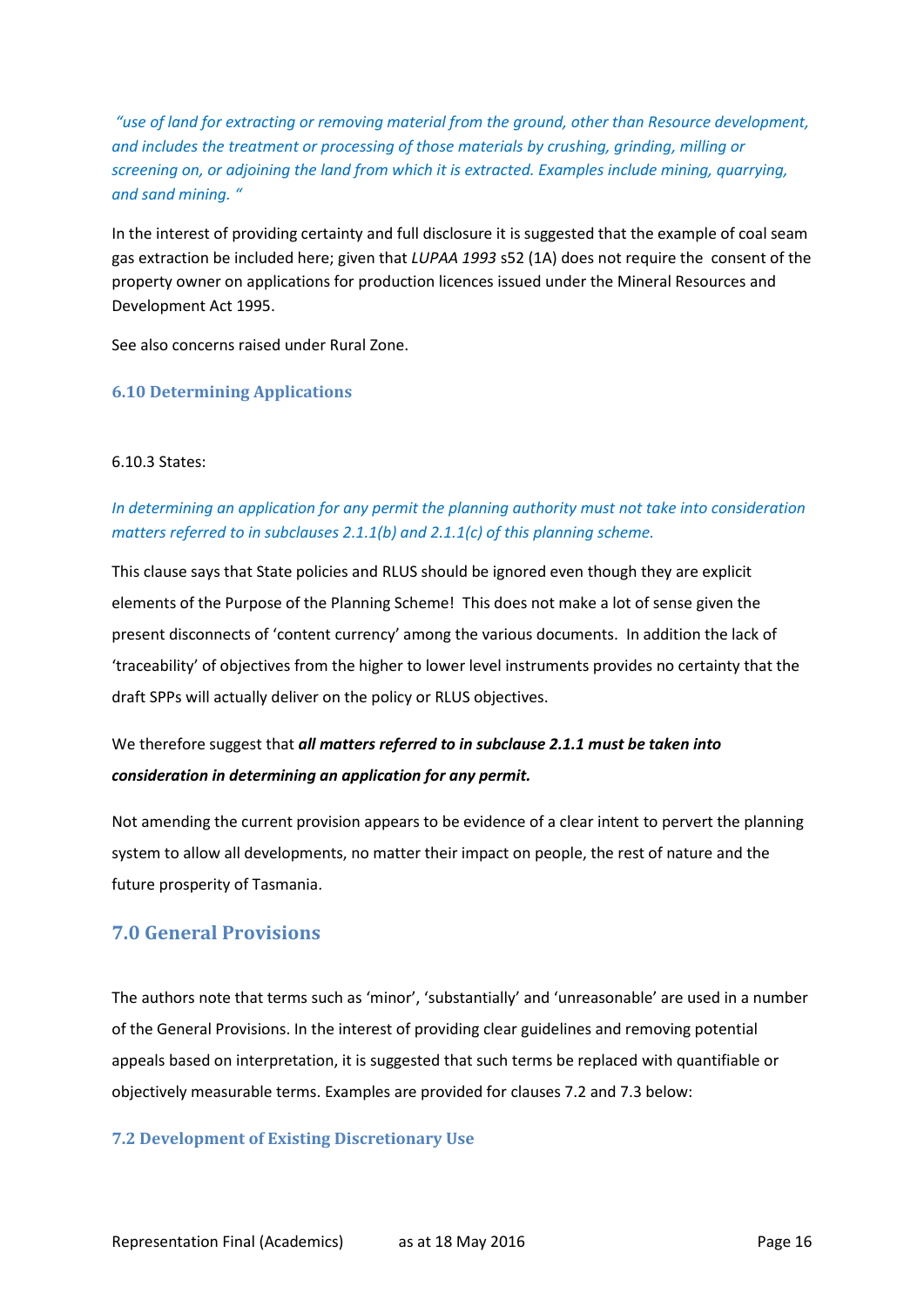*Notwithstanding clause 6.8.1 of this planning scheme, proposals for development (excluding subdivision), associated with a Use Class specified in an applicable Use Table, as a Discretionary use, must be considered as if that Use Class had Permitted status in that Use Table, where the proposal for development does not establish a new use, or substantially intensify the existing use.*

Suggest the following for greater clarity:

*Notwithstanding clause 6.8.1 of this planning scheme, proposals for development (excluding subdivision), associated with a Use Class specified in an applicable Use Table, as a Discretionary use, must be considered as if that Use Class had Permitted status in that Use Table, where the proposal for development does not establish a new use, or does not intensify the existing use.*

#### <span id="page-17-0"></span>**7.3 Adjustment of a Boundary**

*7.3.1 (b) there is only minor change to the relative size, shape and orientation of the existing lots;* 

Suggest the following for greater clarity:

## *7.3.1 (b) there is only less than 10% change to the relative size, shape and orientation of the existing lots;*

<span id="page-17-1"></span>**7.6 Access Across Land In Another Zone and 7.7 Buildings Projecting onto Land in a Different Zone**

These two general provisions give cause for concern as they in effect allow developers to encroach into areas that have been judged to be not appropriate for their developments. Clauses 7.6.1 and 7.7.1 will allow roads to be built through reserves irrespective of their internal zoning or values and will allow buildings on adjacent properties to project over reserves.

## *We strongly recommend that the Environmental Management Zone is exempt from clauses 7.6.1 and 7.7.1.*

*We also suggest that for other zones the provisions as they are currently written need qualification, so that they only apply where the access or projection is into another Zone that is for an equivalent or more intense use and development purpose and where there are no Code constraints on the 'second zone'.*

For example – development in Industrial Zone, is not able to access across Land that is in the following zones:

- all residential living zones;
- environmental management zone;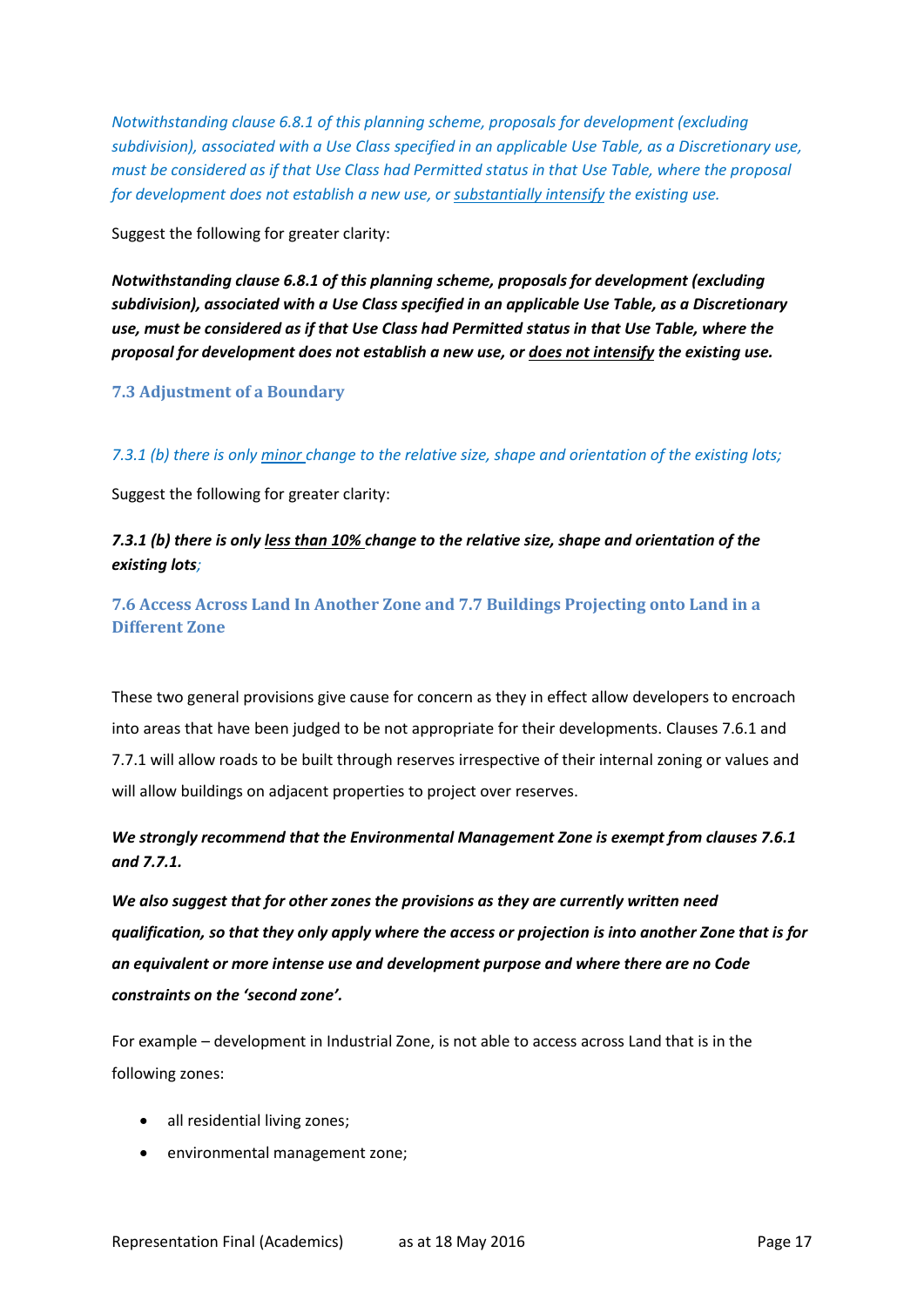- landscape conservation zone;
- community purposes zone; and
- open space zone.

Similarly projections from development in General Residential are not allowed into land that is zoned:

- **•** low density residential zone;
- rural living zone;
- environmental management zone;
- **•** landscape conservation zone;
- community purposes zone; and
- open space zone.

*The next section will address priority concerns within zones and codes. It has not been possible to review all zone and code provisions in detail and we request the ability to make further submissions in relation to the draft SPPs.*

# <span id="page-18-0"></span>**Specific Zone and Code Concerns**

## <span id="page-18-1"></span>**Residential Zones**

#### <span id="page-18-2"></span>**General Comments:**

The reduced minimum lot sizes in Inner Residential and General Residential zone indicate a clear strategic intent to encourage more infill development.

A significant concern with the provisions of the draft SPP is that single dwellings have a 'no permit required' status and if all the acceptable solutions are met then the development will only be assessed at the building stage. However densification is proposed to only occur in locations where the existing infrastructure services have spare capacity.

It is not clear who or when such a capacity assessment would be made when development is progressed on a dwelling by dwelling basis.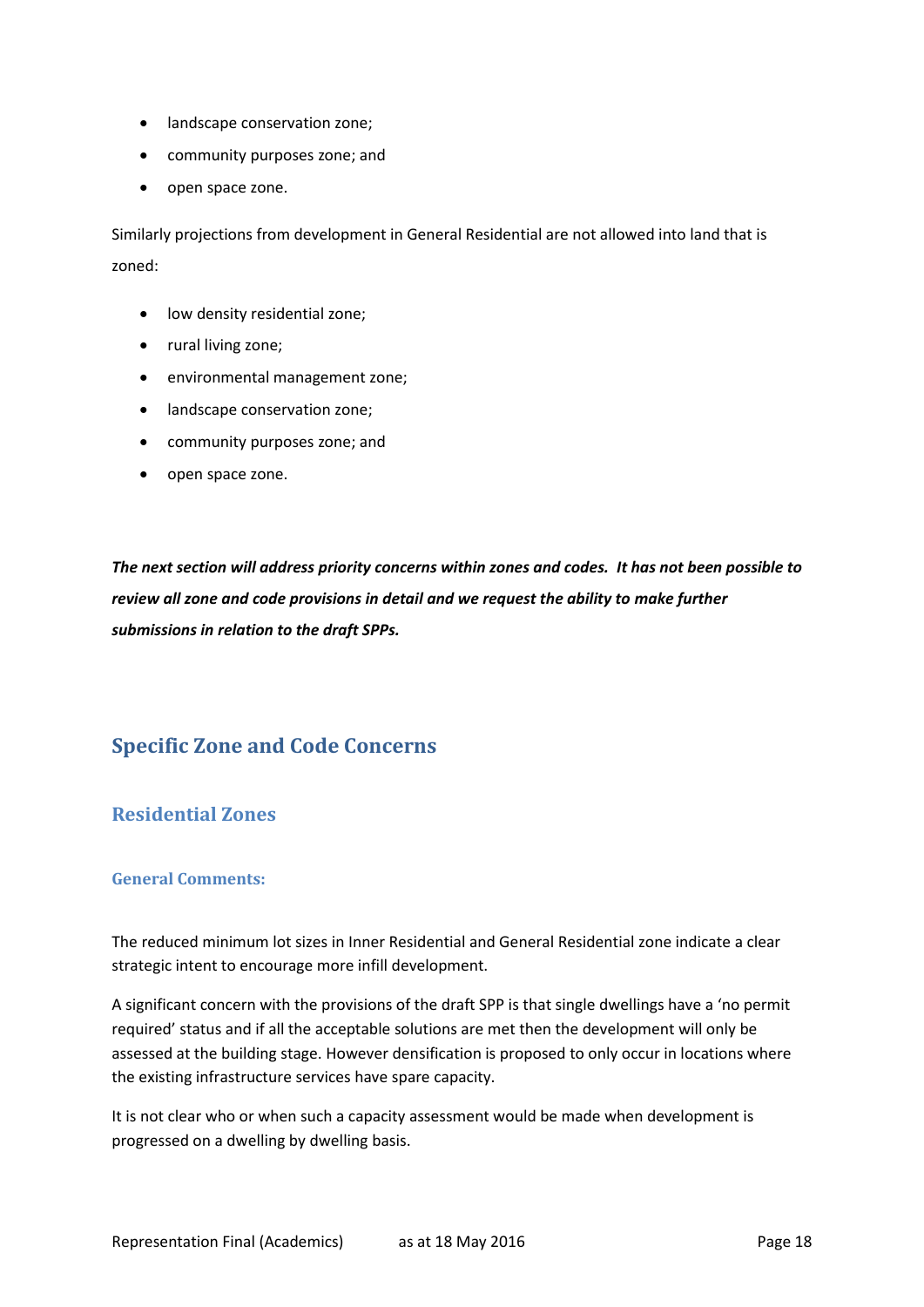It is also not clear whether all Planning Authorities have the resources and means of making such an assessment during the development of the LPSs so as to spatially allocate zones in the optimal areas within their council area.

Similarly – multiple developments are a permitted use in the above residential zones as well as in Low Density Residential; and are likely to be favoured by developers due to the removal of the Stormwater Management Code and inapplicability of the Open Space Provisions.

It is these kinds of scheme settings that have been found to have adverse impacts to the Liveability of suburbs in Western Australia. Duckworth-Smith (2015, p310) identified a number of problems with infill development including:

- *lack of housing diversity;*
- *indiscriminate clearing & excessive paving/impermeable surface areas impacting on groundwater health & microclimate;*
- *excessive building bulk;*
- *cross over creep (aggregate width of driveways impacting on street scapes)*
- *proliferation of unusable residual areas on sites;*
- *streets underutilised as communal space and sites for common infrastructure.*

The research has resulted in the development of refinements to existing planning controls but also some new criteria. One of the new criteria with particular relevance to the Tasmanian context (where we value our green cities and suburbs) is the design provision for "a deep planting zone (DPZ) to encourage soil and groundwater health and the retention and provision of mature vegetation to help mitigate poor environmental outcomes of current practice. These areas must be uncovered, distributed evenly across the site, fully permeable and have a requirement for planting/retention of advanced trees."(Duckworth-Smith, 2015, p311)

# *It is strongly suggested that the draft SPP provisions for all residential zones be reviewed against such current research to ensure that Liveability of residential areas is maintained.*

The authors note that specific provisions for this are lacking, given the obsession with the codified standard for building envelopes but little attention to quality parameters especially with regard to the Public Realm. It is not clear why best practice documents such as:

- Creating Places for People an Urban Design Protocol for Australian cities [\(http://urbandesign.org.au\)](http://urbandesign.org.au/);
- Tasmanian Subdivision Guidelines (LGAT 2013);
- Healthy Spaces and Places (Heart Foundation); and
- Social Inclusion Principles for Spatial Planning (TasCoss 2011)

are not referenced in the draft SPPs and included in the Applied, Adopted or Incorporated Documents. The lack of reference to best practice urban design guidelines seems like a major missed opportunity.

The authors support the submission by the Bicycle Network, which highlights the need for more specific active transport provisions in Subdivision Standards, as well as parking standards, and end of ride facilities such as change rooms. The latter are linked to building standards and highlight that in a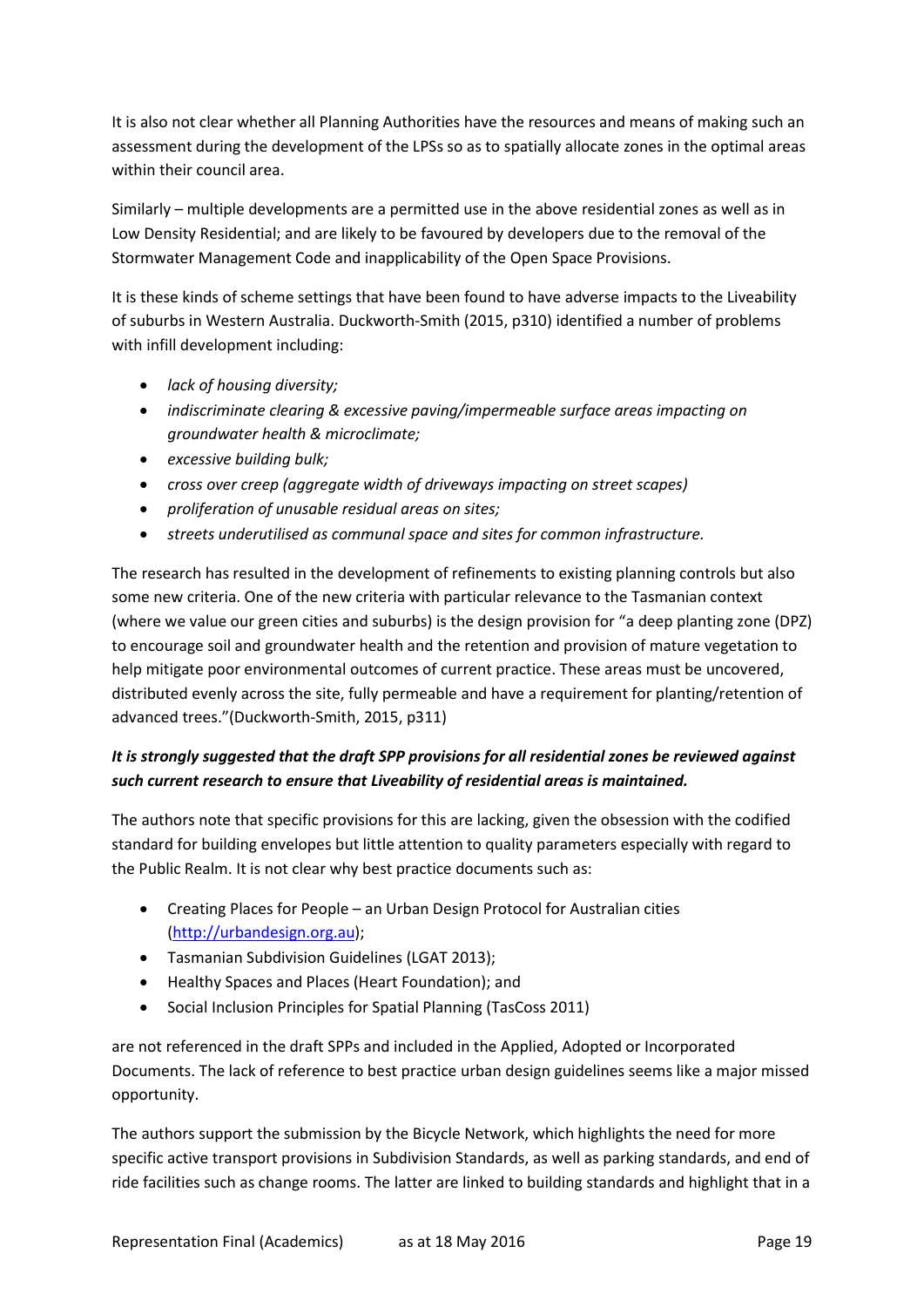complex urban system – many levers must be activated and relying on planning to achieve all outcomes is not realistic. We note the Building Code of Australia is only referenced for the purpose of Classification Summary of Buildings and Structures (3.1.3). We suggest that referring to Green Building Guidelines and Standards would be one way of driving innovation into new developments and increasing the climate change adaptation capacity of our cities.

We also note that whilst the Acceptable Solutions for the Residential Zones may be suitable for Greenfield development – they are unlikely to provide equivalent amenity for infill development.

# *It is therefore suggested that development standards and provisions for infill development in each residential zone be modified to reflect the need to blend into the character of existing areas so as to maintain the amenity of existing residents.*

Finally by making many residential uses permit exempt or permitted it continues to erode community input into the look and feel of their local area. We view this as a denial of natural justice and counter to the Act objectives, specifically Schedule 1 Objectives, Part 1; 1 (b), (c) and Part 2 (f).

# <span id="page-20-0"></span>**20.0 Rural Zone**

The zone purpose statement includes:

# *20.1.3 To ensure that use or development is of a scale and intensity that is appropriate for a rural area and does not compromise the function of surrounding settlements.*

Extractive Industry (is defined as including such activities as mining, quarrying, and sand mining).

**However**, as highlighted in Section 6 above, it is the use category that would apply to coal seam gas extraction.

It is unclear how 20.1.3 will be met when Extractive Industry is categorised as a permitted use – without any qualifications. How will decisions be made whether the use compromises the function of surrounding settlements?

The development standards 20.4 only refer to buildings (20.4.1 Building height; 20.4.2 Setbacks; and 20.4.3 Access to new dwellings) with no Acceptable Solutions or Performance Criteria for works. It would make more sense for the Section heading to read 20.4 Development Standards for buildings.

The authors are aware that land located within the Rural Zone may currently fall outside the standards set for Agricultural land by the Land Capability Handbook. However – it is noted that irrigation schemes and potential other future technological improvements may modify the land capability to bring it up to a level where agricultural uses are possible.

#### *Given the above we strongly suggest that:*

*a) Extractive Industry be moved into the discretionary use category and Use Standard 20.3.1 P1 be expanded with two criteria*

*(c) …..*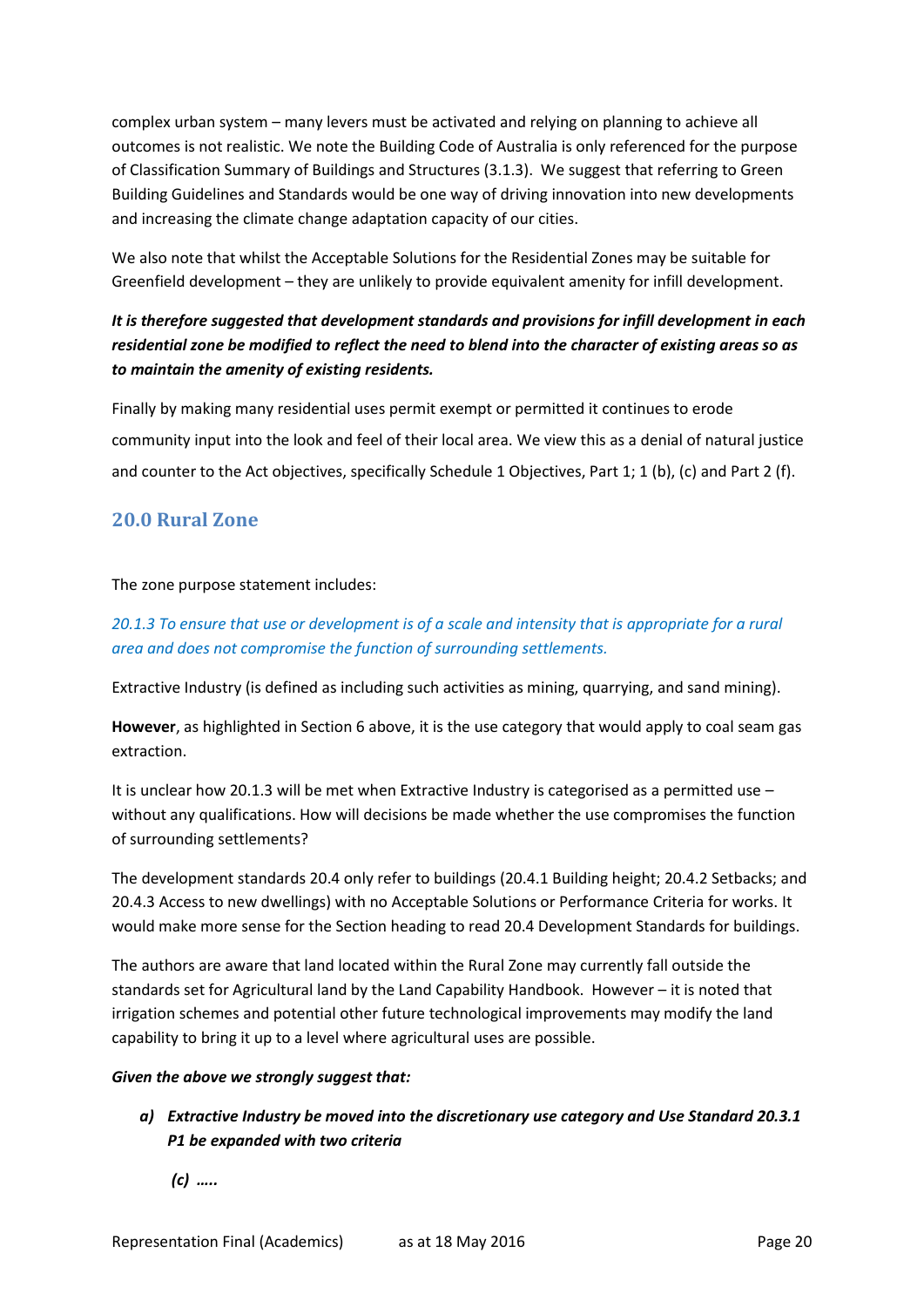*(vi) the likelihood and extent of any adverse impacts on the ground water and surface water on other users and uses in the surrounding area reliant on said water sources; and*

*(vii) minimise the likelihood of conflict or interference to existing or potential agricultural use of the site or adjoining properties.*

# <span id="page-21-0"></span>**22.0 Landscape Conservation Zone**

#### *22.1 Zone Purpose*

*The purpose of the Landscape Conservation Zone is: 22.1.1 To provide for the protection of significant natural and landscape values*.

It is not clear to the authors how the term significant is defined; the draft SPPs do not provide a definition for natural and landscape values.

We view this as a significant gap that may lead to erroneous spatial application of the Landscape Conservation Zone. Especially given the Zone Application Guidelines (Explanatory Document, 2016, p105) advise that the zone should be applied to "Bushland areas with significant landscape of biodiversity values….".

There are many non-bushland landscapes that have significant biodiversity value for example, native grasslands, wetlands, alpine meadows, coastal heathlands and many more.

*We strongly suggest the draft SPP develop and include a standard term for natural and landscape values so as to include landscapes of value other than bushland.*

#### *22.2 Use Table*

The use classes are too broad for a zone that is meant to prioritise the protection of bushland and biodiversity values as the first priority. Under the draft SPP any resource development is discretionary except intensive animal husbandry or plantation forestry. This opens up to potential for clearance and modification of bushland for resource development in a zone that is intended to protect bushland and biodiversity. *If land is appropriately used for resource development the appropriate zone is Rural and the Landscape Conservation Zone needs to provide tighter controls on resource development.*

#### *22.4 Development Standards for buildings and works*

*22.4.4. Vegetation Management*

#### *A1*

*Development must be located on land where native vegetation cover has been lawfully removed.* 

#### *P1*

*Development must be located to minimise native vegetation removal and the impact on natural and landscape values, having regard to: (a) the extent of native vegetation to be removed; (b) any remedial or mitigation measures or revegetation requirements; (c) provision for native habitat for native fauna; (d) the management and treatment of the balance of the site or native vegetation areas; and (e) the type, size, and design of development.* 

It is inappropriate to allow development to replace native vegetation in this zone. The provisions under P1 would allow anything to happen given that one of the criteria is the development itself.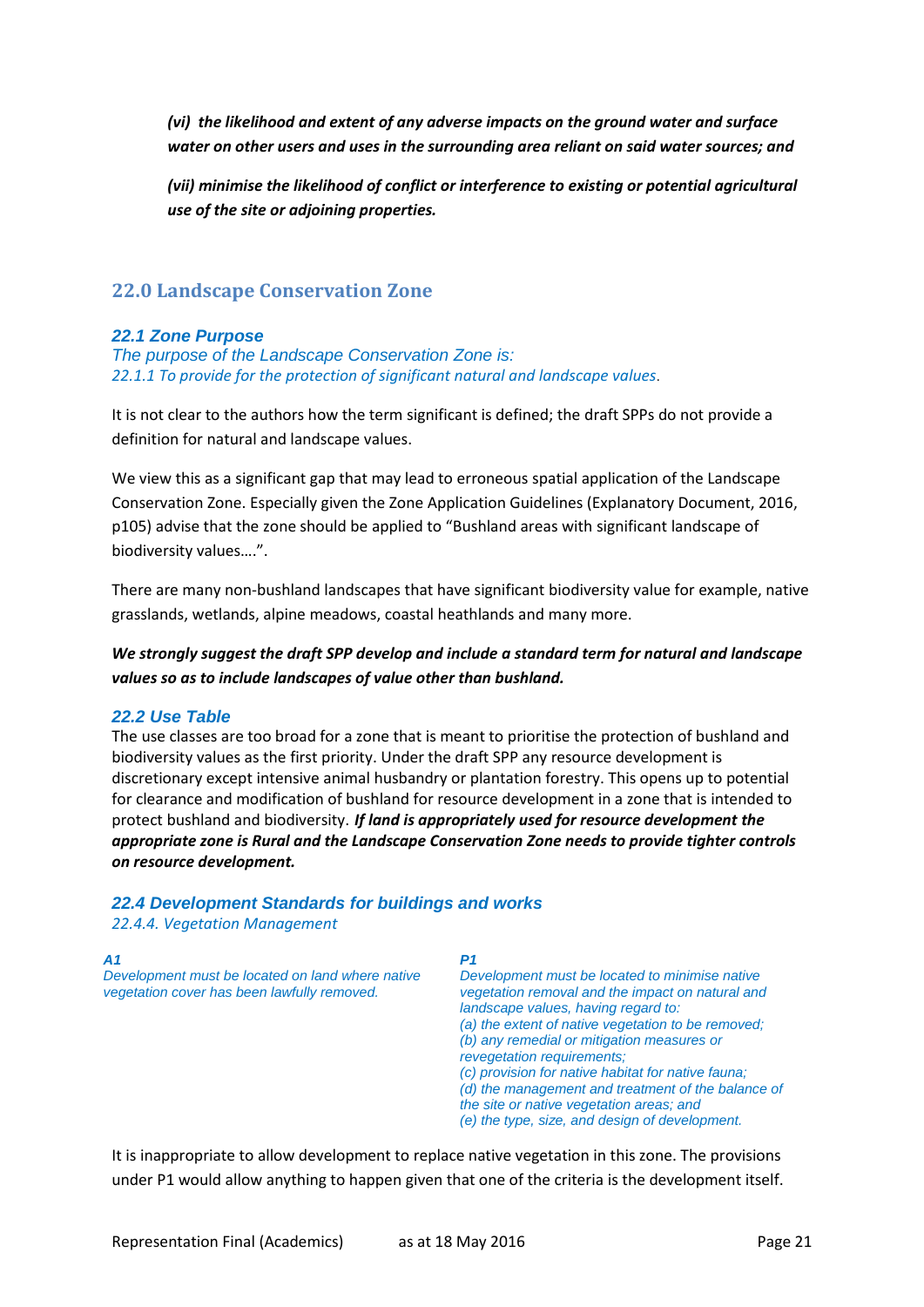*A2 Buildings and works must: (a) be located within a building area, if provided on the title; (b) be an addition or alteration to an existing building; or (c) be not less than 10m in elevation below a skyline or ridgeline.* 

*P2* 

*The location of buildings and works must only be less than 10m in elevation of a skyline or ridgeline if: (a) there are no other sites suitable for development due to access difficulties or excessive slope; (b) building height, size and bulk are minimised; and (c) any screening vegetation is maintained.* 

P2 allows any development, given that no constraints are given on 'no other sites suitable for development', minimisation is a weak conditioning word, and it is impossible to maintain screening vegetation under the fire regulations. Ten metres is a pathetic protection of scenic values given that the minimum lot size in this zone is 50he.

#### *Suggest alternatives are:*

*A2 Buildings and works must: (a) be located within a building area, if provided on the title; (b) be an addition or alteration to an existing building; or (c) be not less than 50 m in elevation below a skyline or ridgeline. P2 None*

#### *22.5 Development Standards for Subdivision*

*22.5.1 Lot Design Objective: To ensure each lot: (a) has an area and dimensions appropriate for use and development in the Zone; (b) contain building areas which are suitable for development, located to avoid hazards and areas of significant natural and landscape values; and (c) is provided with appropriate access to a road.*  Acceptable Solutions *Performance Criteria* 

*A1 Each lot: (a) have an area of not less than 50ha and: (i) be able to contain a minimum building area of 25m x 25m, with a gradient not steeper than 1 in 5, clear of: a. all setbacks required by clause 22.4.2 A2, A3 and A4; and b. easements or other title restrictions that limit or restrict development; and (ii) existing buildings are consistent with the setback required by clause 22.4.2 A2, A3 and A4; (b) be required for public use by the State Government, a Council, a statutory authority, or a corporation all the shares of which are held by or on behalf of the State, Council or by a statutory authority; (c) be required for the provision of public utilities; or (d) be for the consolidation of a lot with another lot provided each lot is within the same Zone.* 

*P1 Each lot must have sufficient useable area and dimensions suitable for its intended use having regard* 

*to: (a) the relevant Acceptable Solutions for development of buildings on the lots; (b) existing buildings and the location of intended buildings on the lot; (c) the ability to retain vegetation and protect other natural and landscape values on each lot; (d) the topography of the site; (e) the presence of any natural hazards; and (f) the pattern of development existing on established properties in the area;* 

*and must have an area not less than 20ha.* 

It is stated in the Explanatory document that the zone purpose of the Landscape Conservation Zone should be for the protection of bushland and biodiversity values as the first priority. However the acceptable solutions and performance standards are such that it would be possible to subdivide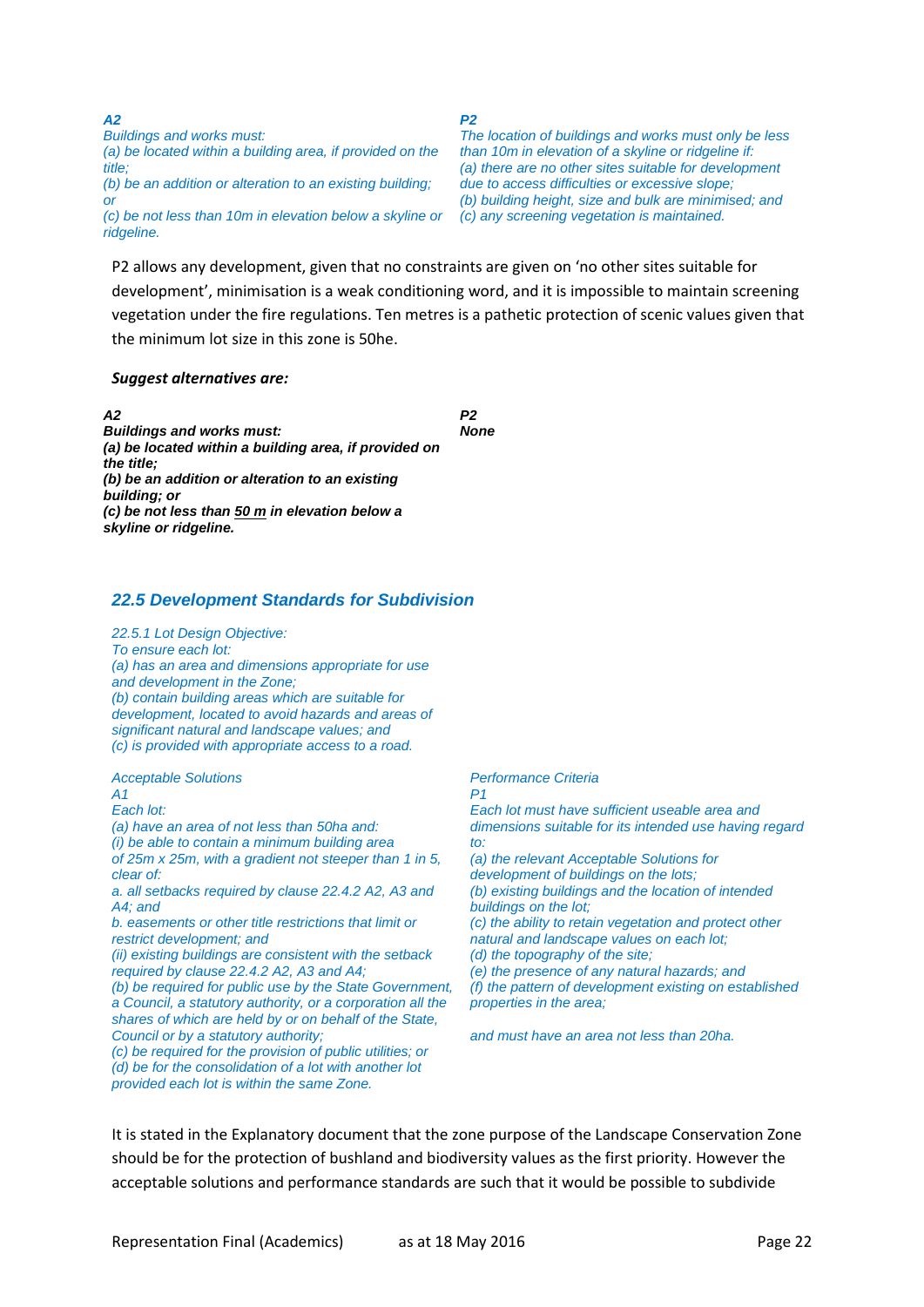large bush blocks into 50 hectare lots without any regard for the impact on environmental or landscape values (beyond that provided for in any Codes). Under the performance criteria, the lot size could be reduced to 20 hectares as long as the proposal "has regard to" matters such as "the ability to retain vegetation and protect other natural and landscape values on each lot". These performance criteria are highly subjective, set no clear direction for what is or are not acceptable solutions and could quite feasibly result in the subdivision of large bush blocks with highly significant biodiversity values into smaller 20 hectare lots as long as some native vegetation was retained on each lot.

While the Natural Assets Code will provide some constraints on the location of building envelopes and ensure there is some security for high priority vegetation being retained, it will not necessarily constrain the extent of subdivision and is limited only to priority vegetation. Furthermore it is the zone that should provide the clear signal on what is acceptable and necessary to achieve the zone purpose. The current standards do not even come close to achieving this.

The provisions as currently written do not achieve the Act Schedule 1 Objectives, specifically all of Part 1 and Part 2 (c) and (i).

#### *We strongly recommend a full review of the provisions in the Landscape Conservation zone.*

## <span id="page-23-0"></span>**23.0 Environmental Management Zone**

#### *23.1 Zone Purpose*

*The purpose of the Environmental Management Zone is: 23.1.1 To provide for the protection, conservation and management of areas with significant ecological, scientific, cultural or aesthetic value or with a significant likelihood of risk from a natural hazard. 23.1.2 To only allow for complementary use or development where it is consistent with relevant* 

*strategies for protection and management of the land.*

The draft SPPs place all reserves controlled by the Director of Parks and Wildlife and Director of Crown Land Services, and no others, in an Environmental Management Zone, which is exempted from the proposed Natural Assets Code. The effect of this proposed change to planning procedures is that developments in the reserve estate will no longer be subject to approval within LUPAA. Given the limited planning capacity in DPIPWE, and the lack of any prescribed mechanism for public contestation of proposals and planning decisions (these depend on inclusion in management plans or administrative processes), the public will have a strongly reduced capacity to contribute to development decision-making within their reserve estate, while the potential for undue political influence will be heightened. This is contrary to widely-accepted governance principles, which require inclusive and meaningful stakeholder participation, as well as transparent and evidencebased decision making processes.

Under the proposed reforms, the process for gaining development approval in parks and reserves does not require public participation unless an amendment to a statutory management plan is involved. And as there are no prescribed assessment criteria, the basis on which decisions will be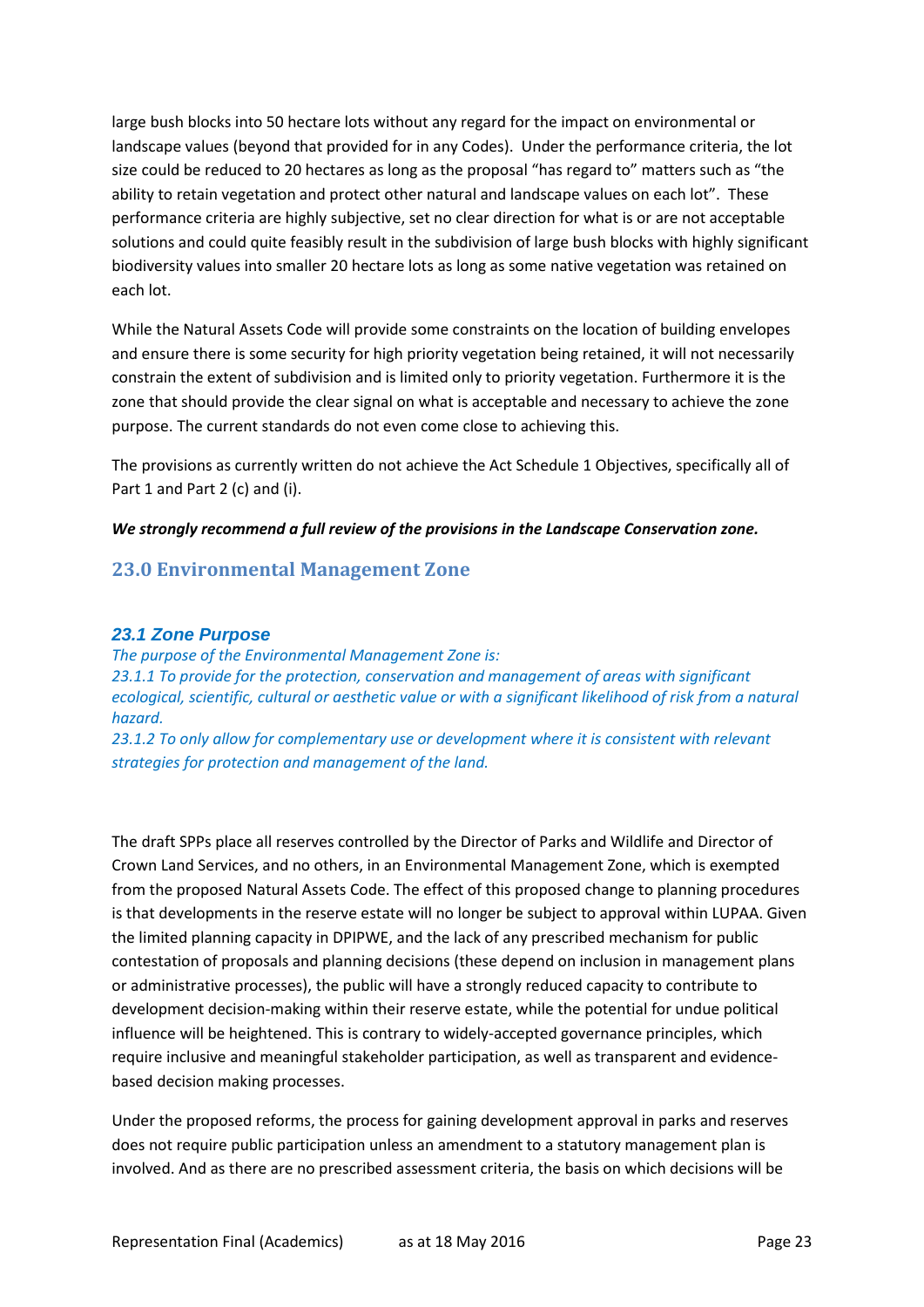made is unclear. Further, most parks and reserves do not have a statutory management plan, so developments in this significant proportion of reserve estate will only be subject to the internal departmental Reserve Activity Assessment process, with any public participation at the discretion of the Director of Parks and Wildlife.

We perceive this as being totally at odds with the Act Schedule 1 Objectives, specifically Part 1, 1 (c).

## *We strongly recommend that assessment under LUPAA continue to be required for developments in the reserve estate.*

Furthermore the zone application guidelines (Explanatory Document, 2016, p105 -106) advise that the zone should be applied to primarily public land. The one exception being land "with a significant likelihood of risk from natural hazard (e.g. coastal erosion, storm surge, landslip, flooding)".

It is not clear from the latter whether the purpose as outlined in 23.1.1 would allow for the climate change impacts such as shifting habitat and species ranges, which are already being observed. It would be a logical place to capture this future requirement and including specific spatial criteria in the zone application guidelines to assist planning authorities to develop their LPS.

*We suggest that the purpose of this zone be expanded to clearly identify that it should also be used to identify areas required for future habitat so as to enable species range shift in response to climate change.*

# <span id="page-24-0"></span>**C6.0 Local Historic Heritage Code**

# *C6.2.3 This Code does not apply to internal building or works as exempt under Clause 4.0 of this planning scheme.*

This is a major concern as internal fixtures and features are just as valuable from a heritage perspective as the exterior.

The extensive use of vague qualifying terms such as reasonable throughout this provision is of concern.

*The authors support the submission made by the Hobart City Council with respect to this code and particularly endorse the reference to the Burra Charter and the recommendation to rename the code to Heritage Code.*

# <span id="page-24-1"></span>**C7.0 Natural Assets Code**

The authors have a number of concerns in relation to this Code including applicability, definitions (see table below) and exemptions.

#### *C7.2 Application of this Code*

Zones that have important natural assets that need protection within them have been omitted from the list, most notably the agricultural zone and most urban and suburban zones.

#### *Suggest the code be updated to apply to these zones.*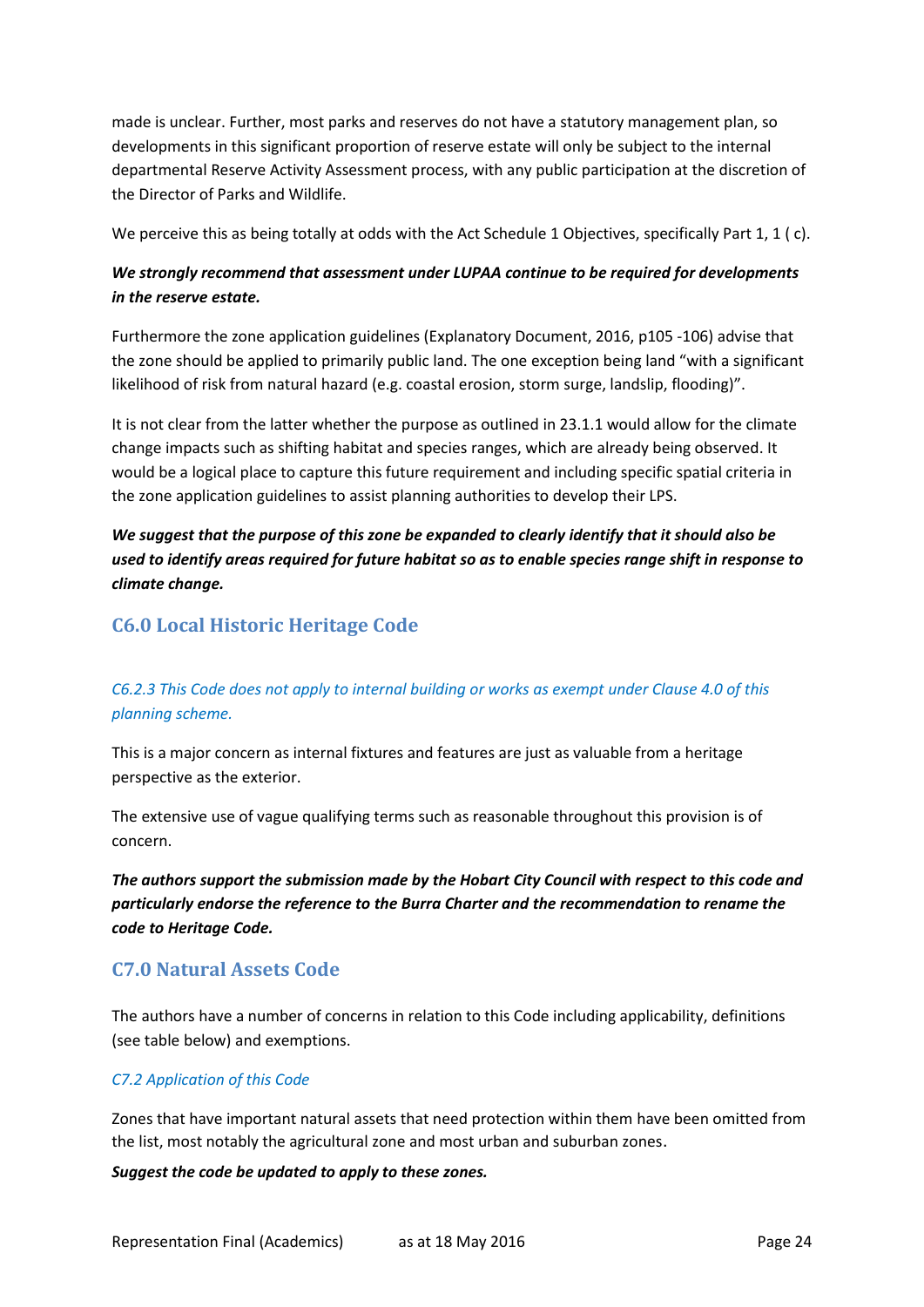| Term                                              | Draft SPP definition                                                                                                                                                                                                                                                                                                                      | Comment                                                                                                                                                                                  |
|---------------------------------------------------|-------------------------------------------------------------------------------------------------------------------------------------------------------------------------------------------------------------------------------------------------------------------------------------------------------------------------------------------|------------------------------------------------------------------------------------------------------------------------------------------------------------------------------------------|
| natural assets                                    | means biodiversity, environmental flows,<br>natural streambank and stream bed condition,<br>riparian vegetation, littoral vegetation, water<br>quality, wetlands, river condition and<br>waterway and/or coastal values.                                                                                                                  | Omits geodiversity (e.g. Karst)                                                                                                                                                          |
| priority vegetation                               | means native vegetation where any of the<br>following apply:<br>(a) it forms an integral part of a threatened<br>native vegetation community as prescribed<br>under Schedule 3A of the Nature Conservation<br>Act 2002;<br>(b) is a threatened flora species; or<br>(c) it forms a significant habitat for a<br>threatened fauna species. | Needs to include EPBC Act<br>listings. Vegetation cannot be a<br>species. (b) should read 'has<br>populations of rare or<br>threatened flora species'.                                   |
| riparian vegetation                               | means vegetation found within or adjacent to<br>watercourses, wetlands, lakes and recharge<br>basins.                                                                                                                                                                                                                                     | It is actually the vegetation<br>extending to the high water line<br>of streams, which can be<br>defined hydrologically.                                                                 |
| <b>Waterway and</b><br>coastal protection<br>area | Table 1                                                                                                                                                                                                                                                                                                                                   | Table 1 confines itself to named<br>streams on 1:100,000 maps,<br>which are not consistent<br>between maps in their<br>hydrological characteristics.<br>There are better data available. |
|                                                   | (a) For the purpose of spatially defining<br>'width' in Table 1:                                                                                                                                                                                                                                                                          | (a) (ii) appears to read as if<br>the width of the stream<br>itself is counted in                                                                                                        |
|                                                   | (i)<br>Width is measured from the top of<br>bank or high water mark of tidal<br>waters or freshwater lakes.                                                                                                                                                                                                                               | determining the spatial<br>extents, which would<br>leave parts of streams                                                                                                                |
|                                                   | (ii)<br>In the case of watercourses, the<br>waterway and coastal protection<br>area includes the waterway itself,<br>being between the top of the<br>banks on either side.                                                                                                                                                                | outside the zone.<br>Under (b) under Table 1<br>mysteriously confines class 4<br>streams to urban areas.                                                                                 |

*C7.4.1 The following development is exempt from this Code:* 

*(a) works by or on behalf of a relevant agency or Council to remedy an unacceptable risk to public or private safety or to mitigate or prevent environmental harm;* 

*(b) development assessed as a Level 2 Activity;* 

.

*(c) clearance and conversion or disturbance of non-priority vegetation within a priority vegetation area;* 

*(d) clearance and conversion or disturbance of priority vegetation within a priority vegetation area,*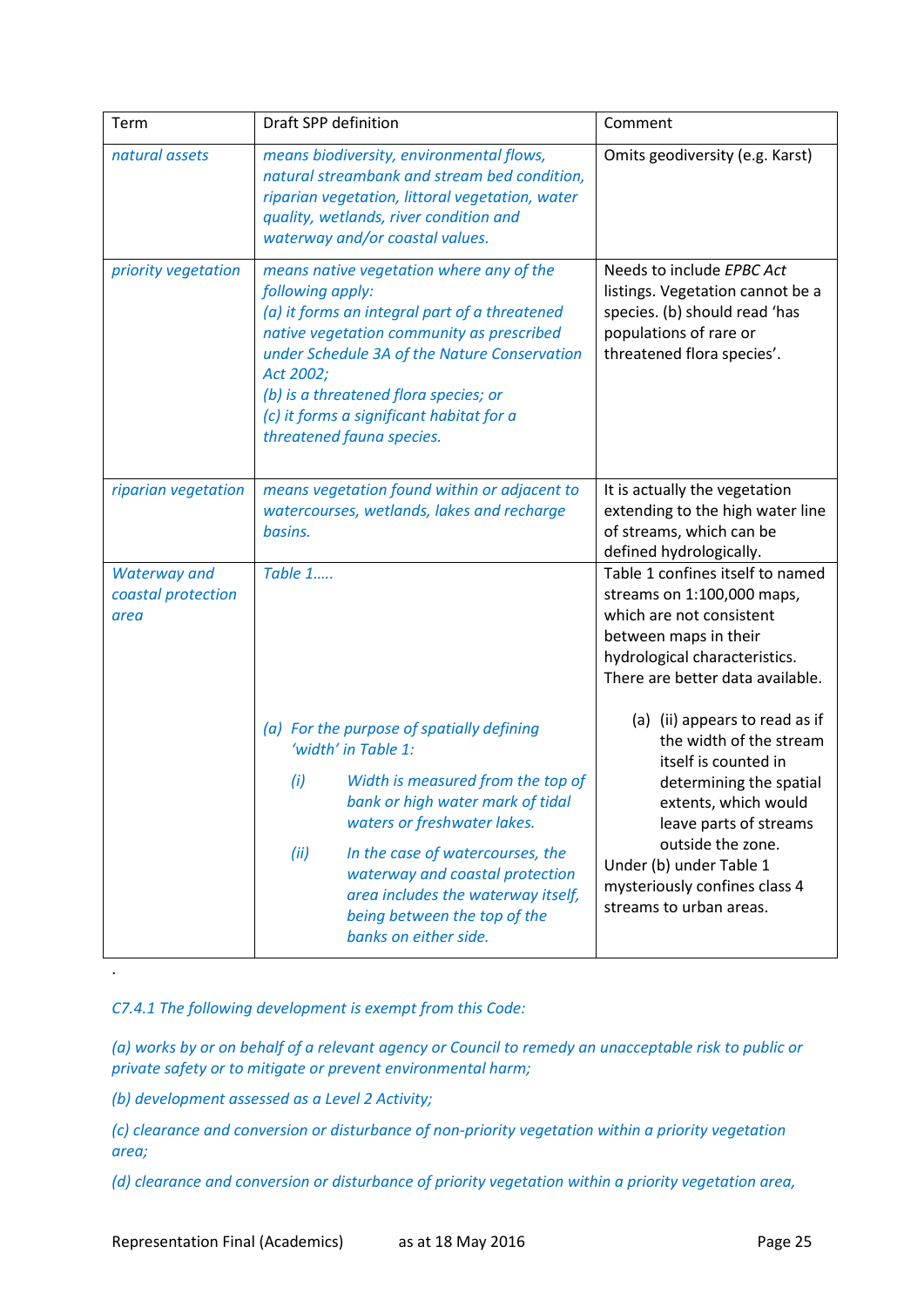*(i) on pasture or crop production land, vineyard or orchard land; or (ii) if the vegetation is within a private garden, public garden or park, national park, or within reserves under State Government or Council ownership provided the vegetation is not protected by a permit condition, an agreement made under Part 5 of the Act or a Covenant in Gross;* 

*(e) forest practices or forest operations in accordance with a forest practices plan certified under the Forest Practices Act 1985;* 

*(f) works by or on behalf of a relevant agency or Council for the protection of a water supply, watercourse, lake, wetland, or tidal waters or coastal assets as part of an endorsed or approved management plan;* 

*(g) coastal protection works by or on behalf of a relevant agency or Council that have been designed by a suitably qualified person; and* 

#### *(h) consolidation of lots.*

The provisions in this code will not achieve the Code purpose. Despite making clearance and conversion of priority vegetation exempt from the code, we have a series of detailed prescriptions for such clearance and conversion, including a limit of 3000  $m^2$  without a permit, and a series of standards, including offsetting, for making a decision beyond this limit. Even if clearance of priority vegetation were not exempt, it is hard to see how these vaguely worded standards would prevent the clearance of anything significant. Offsetting as practiced is a smokescreen for destruction (like this code), not a means of maintaining values.

*We strongly recommend a full review of the Natural Asset Code, as it is currently written it does not satisfy the Act provisions, specifically Schedule 1 Objectives, Part 1.*

# <span id="page-26-0"></span>**C8.0 Scenic Protection Code**

The concerns in relation to this Code relate to applicability and exemptions.

*C8.2.1 This Code applies to development on land within a scenic protection area or scenic road corridor and only if within the following Zones: (a) Landscape Conservation Zone;*

- *(b) Rural Living Zone;*
- *(c) Rural Zone;*
- *(d) Agriculture Zone;*
- *(e) Environmental Management Zone; or*
- *(f) Open Space Zone.*

Why restrict it to these zones? Scenery does occur outside them. For example, one of the most commonly painted scenes in Tasmania is the view from Battery Point to Mt Wellington.

*Suggest the code be updated to apply to urban zones.*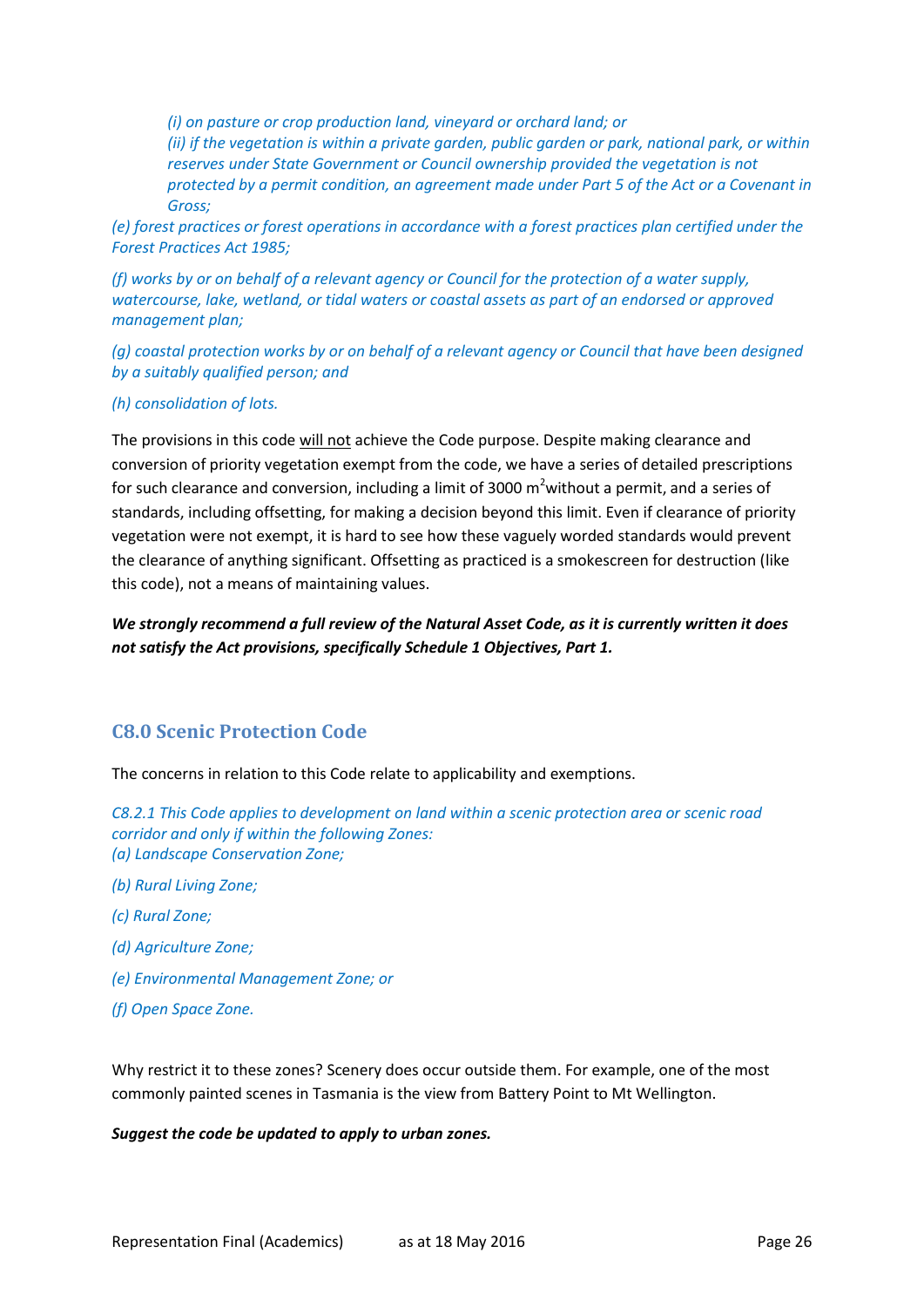*C8.4.1 The following development is exempt from this Code:* 

*(a) planting or destruction of vegetation on existing pasture or crop production land, unless for the destruction of the following:* 

*(i) exotic trees, other than part of an agricultural crop, more than 10m in height within a scenic road corridor; or* 

*(ii) hedgerows immediately adjacent to a scenic road within a scenic road corridor,* 

*(b) planting or destruction of vegetation within a private garden, public garden, public park, national park, or State-reserved land;* 

*(c) agricultural buildings and works, including structures for controlled environment agriculture, irrigation and netting, on land within an Agriculture Zone or Rural Zone;* 

*(d) alterations or extensions to an existing building if:* 

*(i) the gross floor area is increased by not more than 25% from the effective date;* 

*(ii) there is no increase in the building height; and* 

*(iii) external finishes are the same or similar to the existing building;* 

*(e) subdivision not involving any works;* 

*(f) development subject to the Telecommunications Code; and* 

*(g) any development or works associated with road maintenance and construction within a scenic road corridor.* 

Similar concerns as with the natural assets code exemptions, why should scenery-destroying telecommunications and road-building activities be exempt or indeed public reserves and private gardens!

*We strongly recommend a full review of the Scenic Protection Code, as it is currently written it does not satisfy the Act provisions, specifically Schedule 1 Objectives, Part 2 (f) and (g).*

# <span id="page-27-0"></span>**Summary Remarks - Relationship of the TPS to other statutes regulating natural assets**

#### *The TPS and the Forest Practices System*

The draft briefing paper on the Natural Assets Code acknowledged the intention of the provisions in *the Forest Practice Act 1985* and Regulations is to shift the onus of managing biodiversity for certain forms of development to Local Government. While it is appropriate that clearance and conversion of native vegetation, including threatened vegetation, should not be regulated by planning schemes where it is dealt with in other statutes (including the Forest Practices Act 1985, the Water Management Act 1999 or EMPCA), the way in which the exemptions and provisions are worded within the draft TPS is problematic and creates jurisdictional uncertainty by allowing clearing associated with developments regulated under LUPAA to be assessed under the Forest Practices system.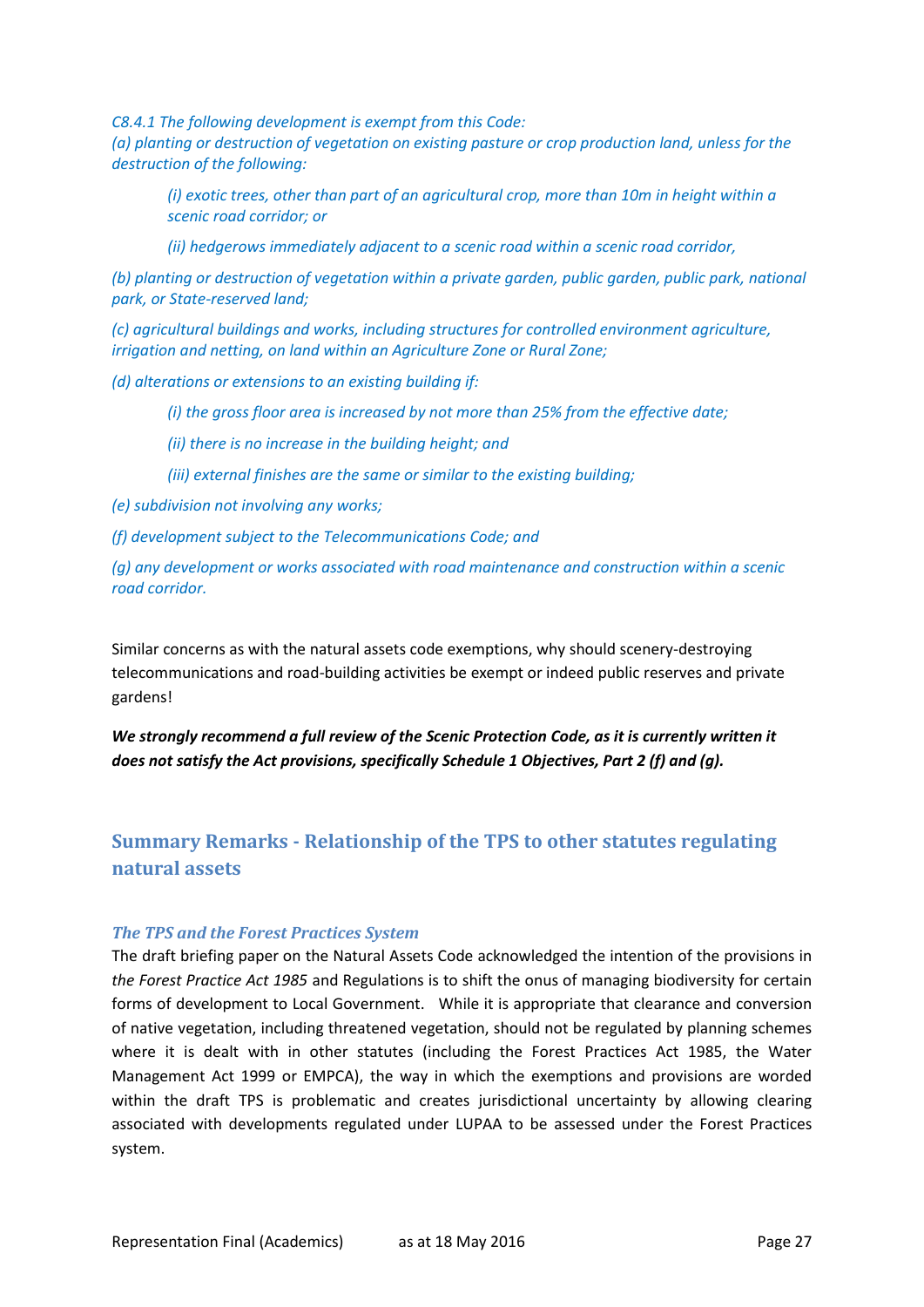Of particular concern are vegetation exemption (a) in Table 4.1 and exemption C7.4.1 (e) in Code C7.0. Given the TPS is required to deal with biodiversity assets and therefore the clearance of priority vegetation must include assessment or consideration of this issue, where significant biodiversity values are identified in a priority vegetation overlay and the basis for impacting on these values is the development being assessed under the planning scheme, the Natural Assets Code appropriately applies. It is therefore inconsistent and inappropriate that the draft TPS simply exempts vegetation removal in accordance with a certified FPP (except in an area subject to the Scenic Protection Code) irrespective of why the vegetation is being cleared and whether or not the vegetation is subject to the Natural Assets Code. At the very least, such clearing, should be subject to assessment under the Natural Assets Code, where it is for the purposes of enabling a development regulated under LUPAA (i.e. for everything other than forest operations).

To keep the wording of both exemptions as they are enables applicants to choose to go via the Forest Practices System rather than LUPAA, creates ambiguity in responsibilities and undermines the intent of the amendments to the Forest Practices Regulations to shift the onus of managing biodiversity for certain forms of development to Local Government. It also sets up a situation where applicants could play one system off against another – for example obtaining an FPP to clear and convert a site for a commercial development on land zoned Landscape Conservation prior to obtaining permits under LUPAA to rezone and develop the site and using the FPP and subsequent clearing to justify the rezoning. This is not hypothetical and such situations have already arisen in Kingborough.

There is also an issue regarding the operation of the TPS arising from the wording of the vegetation exemption (a) in Table 4.1 and zoning. Under the previous Kingborough Planning Scheme (KPS 2000) forest operations were discretionary in the Environmental Management zone and required assessment by Council. Under the Kingborough Interim Planning Scheme 2015, forest operations are prohibited in the Environmental Living and Environmental Management zones. Under the TPS, forest operations are discretionary in all zones and the vegetation removal component would be exempt from consideration where there is a certified Forest Practices Plan.

LUPAA already includes provisions which ensure that nothing in a planning scheme can affect forest operations conducted on land declared as a private timber reserve (PTR) under the *Forest Practices Act 1985*. Therefore, there is already a mechanism providing for forest operations on private land regardless of zoning or the provisions in a planning scheme. And yet the wording of this exemption essentially goes beyond the provisions in LUPAA by not just exempting forest operations within a PTR but all forest operations (including clearing for non-forestry activities) across all zones irrespective of status as a PTR.

Again, ensuring a planning scheme does not duplicate the Forest Practices system (or other statues) is supported. However the proposed exemption goes beyond this by precluding consideration of the impacts of vegetation removal in zones such as the Landscape Conservation zone. Where a Council has applied this zone, it is reasonable for them to be able to consider the impacts of vegetation removal on the zone objectives, especially where the purpose of the clearing may have nothing to do with a forest operation and may in fact relate to the future use and development of the land. It is also reasonable that where a use is prohibited, such as resource development use (and therefore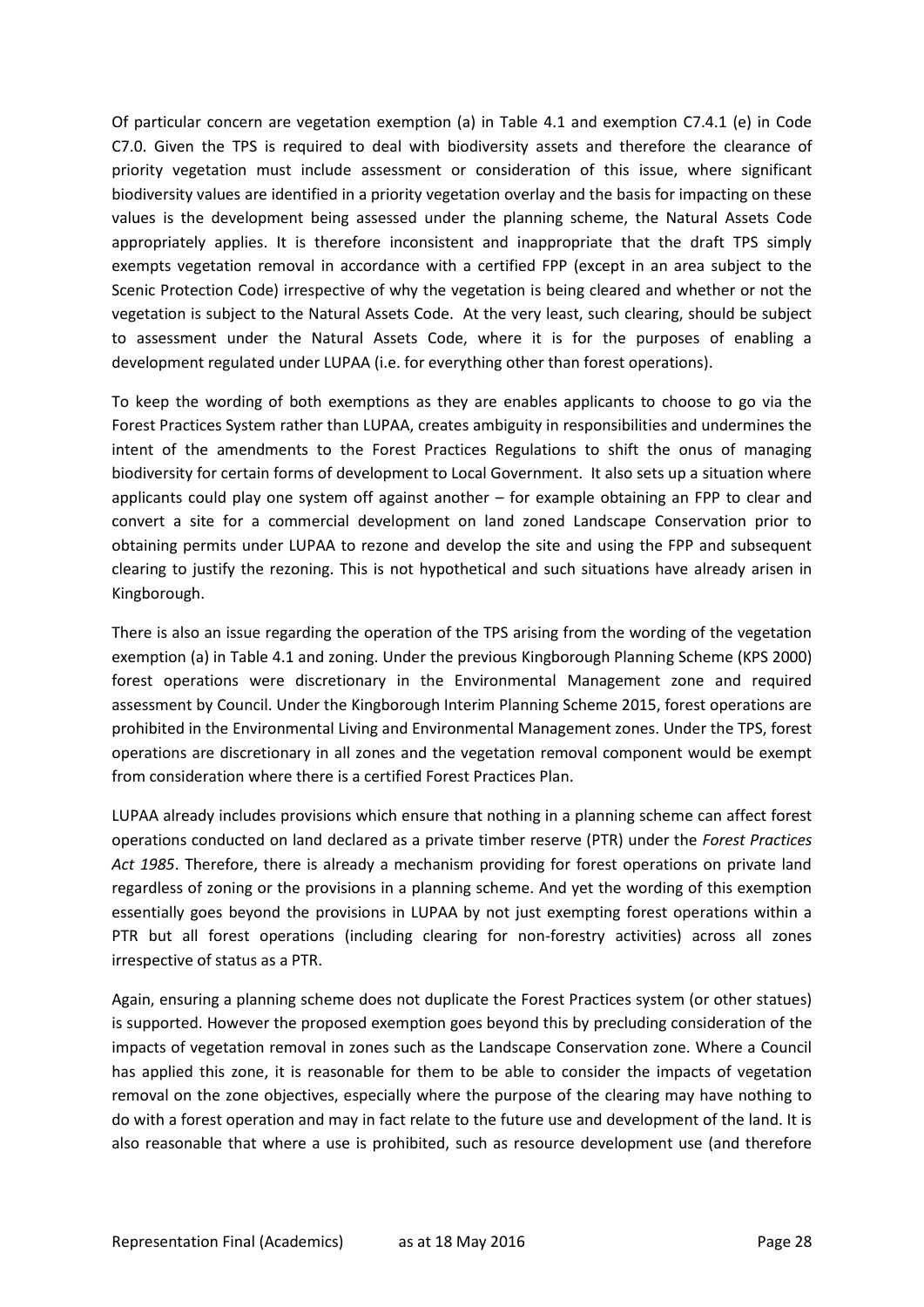forest operations) in the General Residential zone, an exemption cannot be relied upon to enable this use to proceed without needing a permit at all.

These jurisdictional ambiguities could be readily resolved by extending the limitations in the general exemption in Table 4.1 to include the Natural Assets Code along the lines of the following:

"clearance and conversion of a threatened native vegetation community, or the disturbance of a vegetation community, in accordance with a forest practices plan certified under the *Forest Practices Act 1985*, unless the proposed use or development is discretionary or prohibited under the zone provisions or subject to the Natural Assets Code or Scenic Protection Code"

And wording the exemption C7.4.1 (e) in the Natural Assets Code as follows:

"forest operations, including clearing for agriculture, in accordance with a certified [Forest](http://www.iplan.tas.gov.au/pages/plan/book.aspx?exhibit=kinips)  [Practices Plan](http://www.iplan.tas.gov.au/pages/plan/book.aspx?exhibit=kinips)".

Note, while the latter recommendation only proposes the removal of the term 'forest practices', this change is significant, as under the definitions in the *Forest Practices Act 1985*, any native vegetation clearing can be considered forest practices. Therefore leaving this term in the exemption enables applicants to bypass the Code simply by obtaining an FPP, even where the clearing is for a commercial development. Whereas removing the term means development is subject to the Code where the clearing is for non-forestry operations (unless it is subject to another exemption), which is entirely consistent with the intent of the Forest Practices Regulations.

#### *Offsetting*

While the Natural Assets Code contains offset provisions, these provisions are very limited and do not follow the mitigation hierarchy, are not consistent with the use of offsets by other regulators and do not reflect current accepted best practice. All development should have to demonstrate it avoids and minimise impacts to the extent practicable and offsets should only be a last resort, not as a justification in their own right for a development proceeding - in other words, C7.6.2 P1 (a) and (b) and C7.7.2 (a) and (b) should be an 'and' not an 'or'. Offsets should also be required even when a project has significant long term social and economic benefits or where the value is in poor condition – in other words, C7.6.2 P1 (b) (i) (d) and C7.7.2 (b) (i) (d) should be an 'and' not an 'or'. The Department of Primary Industries, Parks, Water and Environment have a set of guidelines for the use of offsets under the Resource Management and Planning System (RMPS). As LUPAA is part of the RMPS, any integration of offsets into the TPS should be consistent with these guidelines and achieving a net conservation benefit should be a requirement of any impact on a priority vegetation area. Demonstration of whether development achieves a net conservation benefit should not be determined by a suitably qualified person engaged by the developer.

#### *Zones*

The proposed changes to the zones resolve some limitations with the existing zones, particularly in relation to larger lots containing significant environmental values on private land. However, they also create new issues. Of particular concern are the inflexible minimum lots sizes within the Low Density and Rural Living zones. Both of these zones can appropriately include lots that have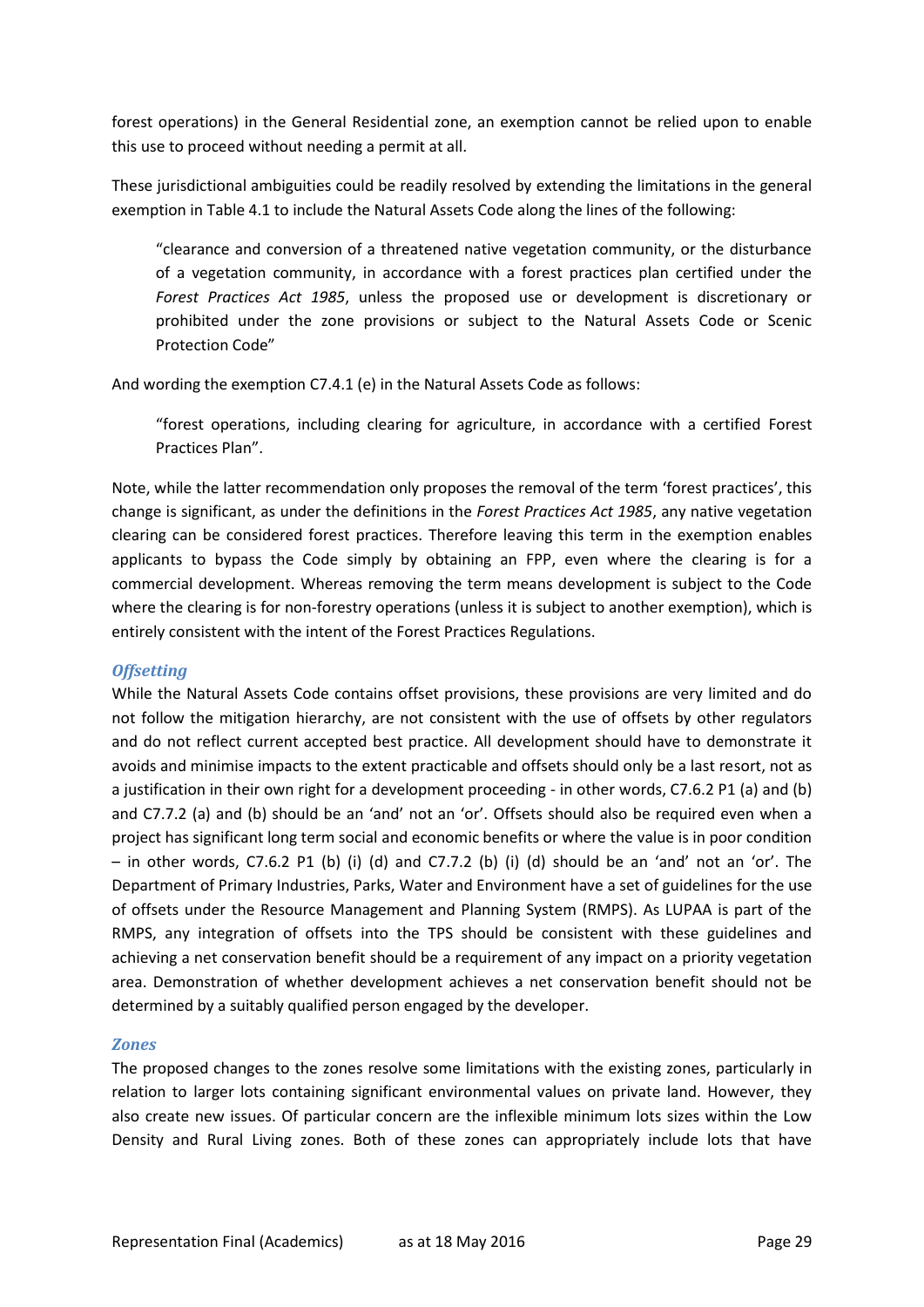environmental constraints and the specified minimum lot sizes do not enable sufficient area to enable development of these lots whilst retaining a reasonable proportion of these values.

# <span id="page-30-0"></span>**Conclusion**

We are of the view that in order to satisfy the Act Objectives, Schedule 1, Part 1 and Part 2 a number of key issues with the draft SPPs need to be addressed.

Overall the draft SPPs would benefit from more specific qualifications and eliminating the use of subjective terms such as 'reasonable', 'significant', 'minor', 'minimise' and so on. Such clarification will increase clarity and reduce the probability of appeals based on interpretation matters.

There are some key definitional issues with the defined terms that need to be addressed, including the omission of some such as natural and landscape values.

A major rethink is required in relation to the Natural Asset Code, Vegetation Clearance Exemptions and the interaction of the TPS with the Forest Practices Act. The many inconsistencies and concerns raised in relation to this topic attest to the inability of the draft SPP to deliver sustainable development.

The attempt to apply blanket zone provisions across existing urban areas will result in suboptimal planning outcomes, significantly impacting on the liveability of our state. It is strongly recommended that separate development standards be defined for Greenfield and infill development. A review of experiences and lessons learnt from other Australian jurisdictions is strongly recommended so that we may benefit from such knowledge to avoid repeating negative planning outcomes.

<span id="page-30-1"></span>Finally the changes being proposed are significant and require greater explanation and clarification with the wider community. Allowing additional time for such engagement would provide the opportunity to review and update the RLUSs and develop state policies that will deliver better integrated planning outcomes.